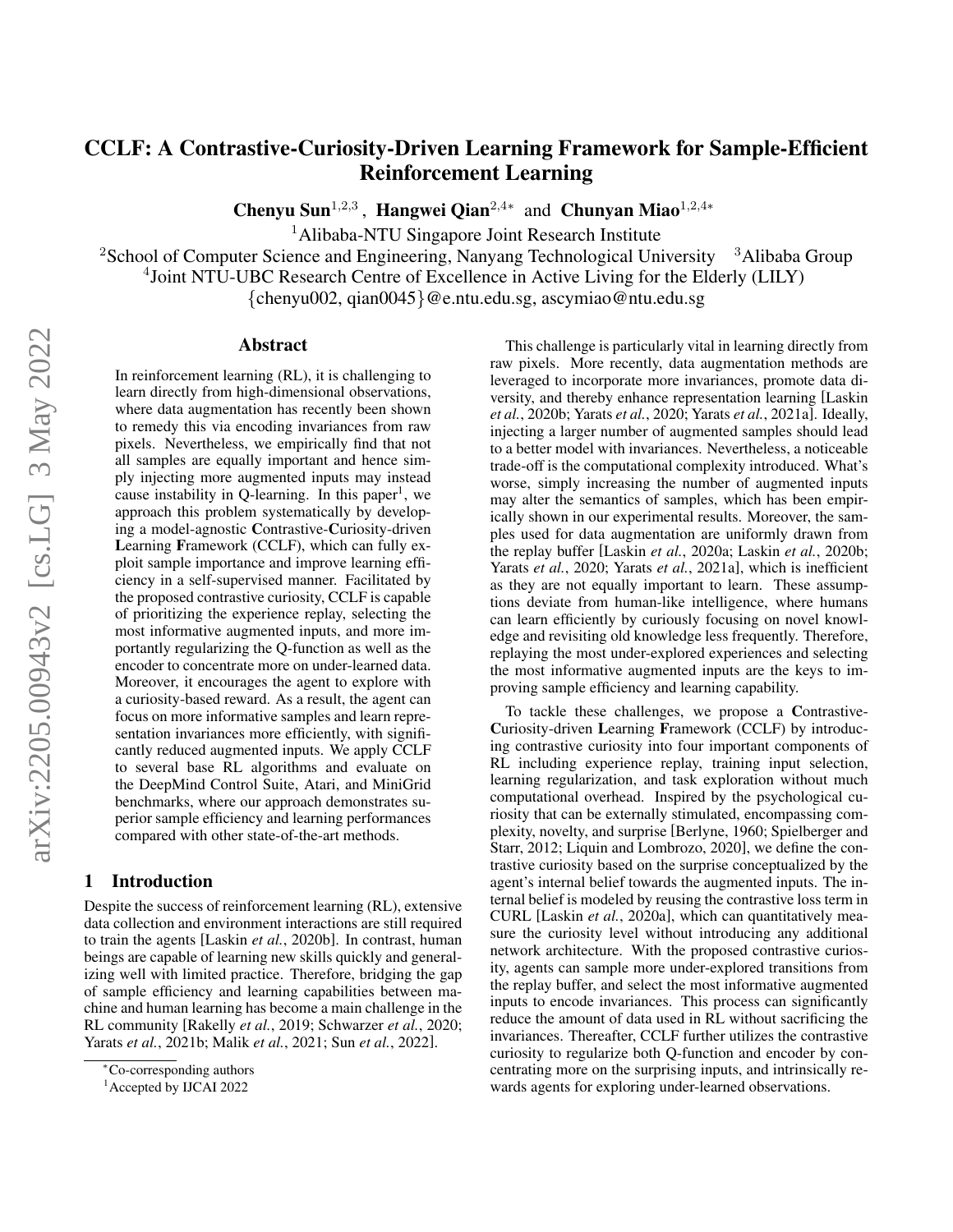Our contribution can be highlighted as follows. 1) We empirically demonstrate that not all samples nor their augmentations are equally important in RL. Thus, agents should learn curiously from the most important ones in a self-supervised manner. 2) A surprise-aroused type of curiosity, namely, contrastive curiosity, is proposed by reusing the representation learning module without increasing the network complexity. 3) The proposed CCLF is capable of improving the sample efficiency and adapting the learning process directly from raw pixels, where the contrastive curiosity is fully exploited in different RL components in a self-navigated and coherent way. 4) CCLF is model-agnostic and can be applied to modelfree off-policy and on-policy RL algorithms. 5) Compared to other approaches, CCLF obtains state-of-the-art performance on the DeepMind Control (DMC) suite [\[Tunyasuvunakool](#page-7-7) *et al.*[, 2020\]](#page-7-7), Atari Games [\[Bellemare](#page-6-5) *et al.*, 2013], and Mini-Grid [\[Chevalier-Boisvert](#page-6-6) *et al.*, 2018] benchmarks.

### 2 Related Works

Data Augmentation in Sample-Efficient RL. Data augmentation has been widely applied in computer vision but is only recently introduced in RL to incorporate invariances for representation learning [Laskin *et al.*[, 2020b;](#page-6-0) [Yarats](#page-7-4) *et al.*, [2020;](#page-7-4) Laskin *et al.*[, 2020a\]](#page-6-2). To further improve the sample efficiency, one approach is to automatically apply the most effective augmentation method on any given task, through a multi-armed bandit or meta-learning the hyper-parameters to adapt [\[Raileanu](#page-7-8) *et al.*, 2020]. However, the underlying RL algorithm can become non-stationary and it costs more time to converge. Another approach is to regularize the learning process with observations from different training environments [Wang *et al.*[, 2020\]](#page-7-9) or different steps [Yarats *et al.*[, 2021a\]](#page-7-5). By injecting greater perturbations from other tasks and steps, the encoded features and learned policies can become more robust to task invariances. Different from these works, the proposed CCLF primarily focuses on perturbations generated in a single task and step, and selects the most underlearned transition tuples and their augmented inputs. As not all samples nor their augmented inputs are equally important, our work exploits the sample importance to adapt the learning process by concentrating more on under-explored samples. Most importantly, the amount of augmentations can be greatly reduced and the sample efficiency is improved without introducing complicated architectures.

Curiosity-Driven RL. In curiosity-driven RL, agents are intrinsically motivated to explore the environment and perform complex control tasks by incorporating curiosity [\[Aubret](#page-6-7) *et al.*, 2019; Sun *et al.*[, 2022\]](#page-7-3). In particular, curiosity is mainly used as a sophisticated intrinsic reward based on state novelty [\[Bellemare](#page-6-8) *et al.*, 2016], state prediction errors [\[Pathak](#page-7-10) *et al.*, 2017], and uncertainty about outcomes [\[Li](#page-6-9) *et al.*[, 2021\]](#page-6-9) or environment dynamics [Seo *et al.*[, 2021\]](#page-7-11). Meanwhile, it can also be employed to prioritize the experience replay towards under-explored states [\[Schaul](#page-7-12) *et al.*, 2016; [Zhao and Tresp, 2019\]](#page-7-13). However, additional networks are required to model curiosity, which can be computationally inefficient and unstable for high-dimensional inputs with continuous controls. Moreover, none of these works have yet attempted to improve the sample efficiency and resolve the instability caused by data augmentation. CCFDM [\[Nguyen](#page-7-14) *et al.*[, 2021\]](#page-7-14) is a concurrent work that incorporates CURL with action embedding and forward dynamics to formulate an intrinsic reward. Different from CCFDM, our framework does not require any additional architecture but only reuses the contrastive term in CURL that predicts more stably. More importantly, the proposed CCLF seamlessly integrates the curiosity mechanism into experience replay, training input selection, learning regularization, and environment exploration to concentrate more on under-learned samples and improve the sample efficiency stably.

### 3 Background

In this paper, we consider a Markov Decision Process (MDP) setting with the state  $s_t \in \mathcal{S}$ , the action  $a_t \in \mathcal{A}$ , the transition probability P mapping from the current state  $s_t$  and action  $a_t$ to the next state  $s_t^i$ , and the (extrinsic) reward  $r_t^e \in \mathcal{R}$ . More details are provided in Appendix [A.](#page-8-0)

Soft Actor-Critic (SAC). SAC [\[Haarnoja](#page-6-10) *et al.*, 2018] is an off-policy model-free algorithm that learns a stochastic policy  $\pi_{\psi}$  (actor) with state-action value functions  $Q_{\phi_1}, Q_{\phi_2}$  (critics), and a temperature  $\alpha$  by encouraging exploration through a  $\gamma$ -discounted maximum-policy-entropy term. However, agents are often required to learn directly from highdimensional observations  $o_t \in \mathcal{O}$  rather than states  $s_t$  in practice. In this paper, we demonstrate our framework mainly using SAC with raw pixel inputs as the base algorithm.

Contrastive Unsupervised RL (CURL). CURL [\[Laskin](#page-6-2) *et al.*[, 2020a\]](#page-6-2) utilizes data augmentation and contrastive learning to train an image encoder  $f_{\theta}(o)$  in a self-supervised way, imposing an instance discrimination between similar  $(+)$  and dissimilar  $($ <sup>-</sup> $)$  encoded states. Given a batch of visual observations o, each is augmented twice and encoded into a query  $q = f_{\theta}(o_q)$  and a key  $k = f_{\bar{\theta}}(o_k)$ . The key encoder  $f_{\bar{\theta}}$  is a momentum-based moving average of the query encoder  $f_{\theta}$  to ensure consistency and stability, and  $f_\theta$  is learned by enforcing q to match with  $k^+$  while keeping far apart from  $k^-$ .

Data Regularized Q-Learning (DrQ). Based on SAC settings, DrQ [Yarats *et al.*[, 2020\]](#page-7-4) incorporates optimality invariant image transformations to regularize the Q-function, improving robust learning directly from raw pixels. Let  $g(o)$  represent the random image crop augmentation on observations  $o$ . It should ideally preserve the Q-values s.t.  $Q(o, a) = Q(g_i(o), a), \forall o \in \mathcal{O}, a \in \mathcal{A}, i = 1, 2, 3, \cdots$ DrQ then applies data augmentation to each transition tuple  $\tau_t = (o_t, a_t, r_t^e, d_t, o_t)$  that is uniformly sampled from the replay buffer B, where  $d_t$  is the done signal. With K augmented next observations  $g_k(o_t)$  and M augmented current observations  $g_m(o_t)$ , the critic  $Q_\phi$  can be regularized by averaging over M augmented inputs from  $o_t$ ,

<span id="page-1-1"></span>
$$
\mathcal{L}_Q(\phi) = \mathbb{E}_{\tau \sim \mathcal{B}} \left[ \frac{1}{M} \sum_{m=1}^M \left( Q_{\phi}(g_m(o_t), a_t) - (r_t^e + \gamma (1 - d_t) \mathcal{T}_t) \right)^2 \right] \tag{1}
$$

where  $\mathcal{T}_t$  is the soft target value and it can also be regularized by averaging over K augmented inputs from  $o'_t$ ,

<span id="page-1-0"></span>
$$
\mathcal{T}_t = \frac{1}{K} \sum_{k=1}^K \left[ \min_{i=1,2} Q_{\bar{\phi}_i}(g_k(o'_t), a'_k) - \alpha \log \pi_{\psi}(a'_k | g_k(o'_t)) \right]. \tag{2}
$$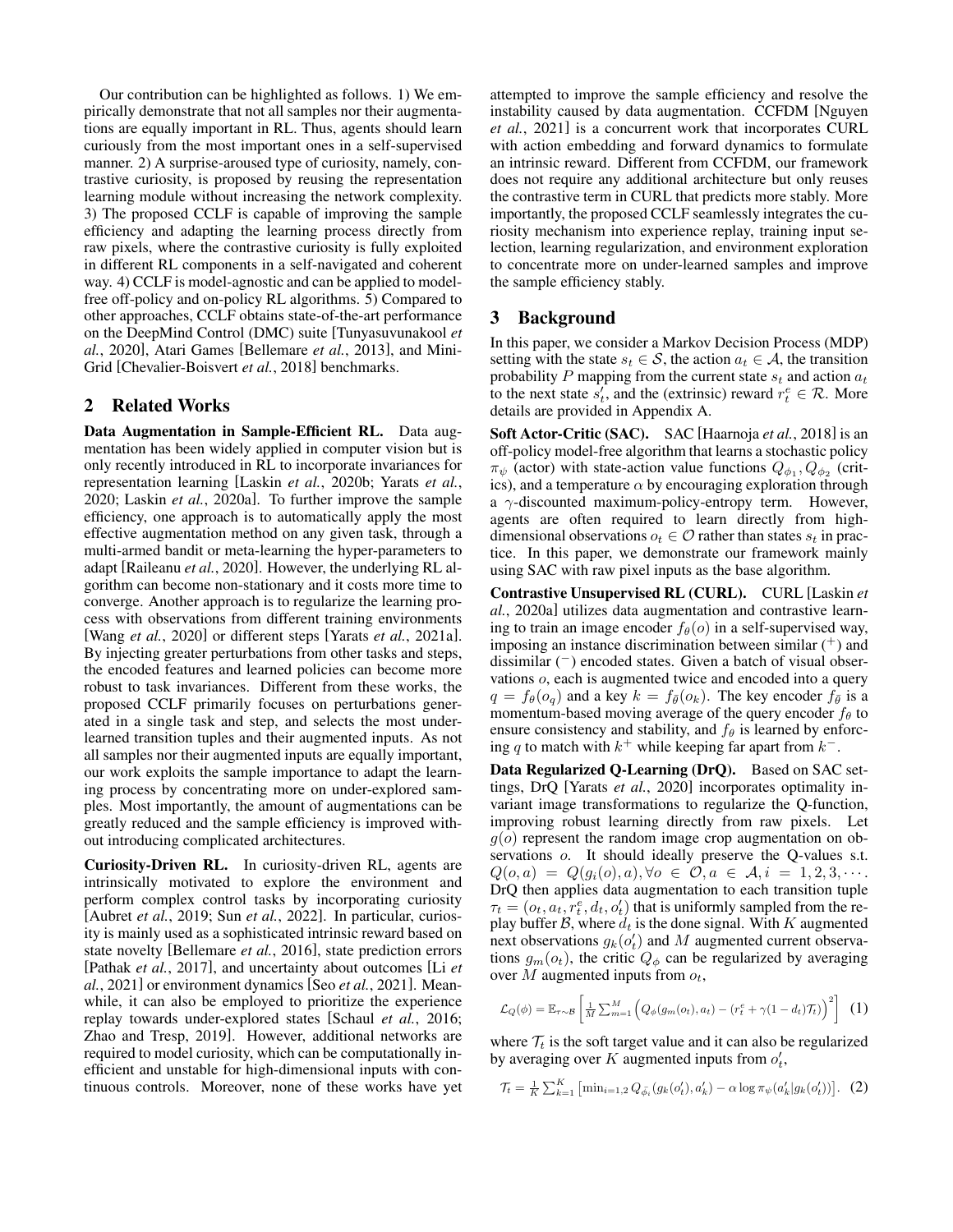<span id="page-2-2"></span>

Figure 1: Contrastive-Curiosity-driven Learning Framework (CCLF): a batch of transitions are sampled w.r.t. their prioritization weights. Image augmentation is performed to obtain M augmented  $o_t$  and K augmented  $o'_t$ . The curiosity appraisal module quantitatively evaluates the contrastive curiosity and selects the two most informative inputs for both current and next observations. More importantly, the contrastive curiosity is simultaneously utilized to update the prioritization weights, construct an intrinsic reward, and adaptively regularize the contrastive learning and Q-learning modules. The contrastive learning module improves the representation learning and updates the agent's internal belief.

### 4 The Proposed CCLF

Contrastive-Curiosity-driven Learning Framework (CCLF) extends the model-free RL to further improve sample efficiency when learning directly from the raw pixels. In particular, it fully exploits sample importance for agents to efficiently learn from the most informative data. Firstly, we repurpose the contrastive term in CURL [Laskin *et al.*[, 2020a\]](#page-6-2) without additional architectures to quantify the contrastive curiosity (Section [4.1\)](#page-2-0). Subsequently, this contrastive curiosity is coherently integrated into four components to navigate RL with minimum modification: augmented input selection (Section [4.2\)](#page-2-1), experience replay (Section [4.3\)](#page-3-0), Q-function and encoder regularization (Section [4.4\)](#page-3-1), and environment exploration (Section [4.5\)](#page-3-2), as illustrated in Figure [1.](#page-2-2) Without loss of generosity, we apply CCLF on the state-of-the-art off-policy RL algorithm, SAC [\[Haarnoja](#page-6-10) *et al.*, 2018] as summarized in Algorithm  $1^2$  $1^2$ . Extensions on other base algorithms are carried out in Section [5.2](#page-5-0) and Appendix [B.2](#page-10-0) and [B.3.](#page-11-0)

#### <span id="page-2-0"></span>4.1 Contrastive Curiosity

Curiosity can be aroused by an unexpected stimulus that behaves differently from the agent's internal belief. To quantify such surprise-aroused curiosity, we define the agent's curiosity  $c_{ij}$  by the prediction error of whether any two augmented observations  $g_i(o)$ ,  $g_j(o)$  are from the same observation o,

$$
c_{ij} = 1 - \text{IB}(g_i(o), g_j(o)) \in [0, 1] \tag{3}
$$

where IB represents agent's internal belief of whether  $g_i(o), g_j(o)$  are augmented (*e.g.*, randomly cropped) from the same o with similar representations. Since the contrastive loss can be viewed as the log-loss of a softmax-based classifier to match a query  $q$  with the key  $k$  from the same observation in a batch, it becomes a natural choice for measuring agent's internal belief IB $(g_i(o), g_j(o)) = \frac{\exp(q^T W k^+)}{(T W l^+)(R B^T)^{B-1}}$  $\frac{\exp(q(Wk^+))}{\exp(q^TWk^+) + \sum_{l=1}^{B-1} \exp(q^TWk_l^-)},$ where B is the batch size and q is the query encoder  $q =$  $f_{\theta}(g_i(o))$ . Moreover, we denote the key encoder  $k = f_{\theta}(g_i(o))$ as  $k^+$  if its input is the same as that in the query encoder q; otherwise, we denote it as  $k^-$ . An immediate merit is that the

contrastive curiosity does not require any additional architecture or auxiliary loss because IB is updated directly through representation learning in a self-supervised way.

A higher contrastive curiosity value indicates that the agent does not believe q is similar to  $k^+$  or the agent mistakenly matches q with some  $k^-$  instead, which ultimately results in a surprise in a self-supervised way. It further implies that the sampled transition tuple contains novel information that has yet been learned by the agent, and the encoder  $f_{\theta}$  is not optimal to extract a meaningful state representation from raw pixels. With the proposed contrastive curiosity in-place, we can integrate different curiosity-driven mechanisms in the proposed CCLF to achieve sample-efficient RL, which is discussed in the following sub-sections.

#### <span id="page-2-1"></span>4.2 Curiosity-Based Augmented Input Selection

Although DrQ [Yarats *et al.*[, 2020\]](#page-7-4) has shown that increasing [K, M], *i.e.*, the amounts of augmented inputs on next and current observations respectively, can potentially improve agent's performances through regularized Q-learning, a crucial trade-off is the introduced higher computational complexity. In addition, more augmented data does not necessarily lead to better performance, as data transformations might alter the semantics and result in the counterproductive performance. To tackle these challenges, we aim to select the most informative inputs for the subsequent learning. Without loss of generality, we assume two inputs are selected from  $M$  augmented current observations  $o_t$  and similarly two are selected from K augmented next observations  $o'_t$  in this paper.

<span id="page-2-4"></span>It should be noted that there are various ways to select the most informative augmented inputs, where one straightforward way is to select by least overlap in pixels,

$$
i^*, j^* = \arg\min\text{Overallap}(g_i(o), g_j(o)) \,\forall i, j, i \neq j. \tag{4}
$$

However, a more human-like way is to select the most representative inputs based on the curious level conceptualized by the internal belief rather than simple visual overlaps. Therefore, we propose to select the augmented inputs that cause highest contrastive curiosity as defined in Eq. [\(3\)](#page-2-4),

<span id="page-2-6"></span><span id="page-2-5"></span>
$$
i^*, j^* = \arg \max c_{ij} \,\forall i, j, i \neq j. \tag{5}
$$

In this way, the augmented inputs that are most challenging for matching can be curiously identified since they potentially

<span id="page-2-3"></span><sup>2</sup>Our code is available at [https://github.com/csun001/CCLF.](https://github.com/csun001/CCLF)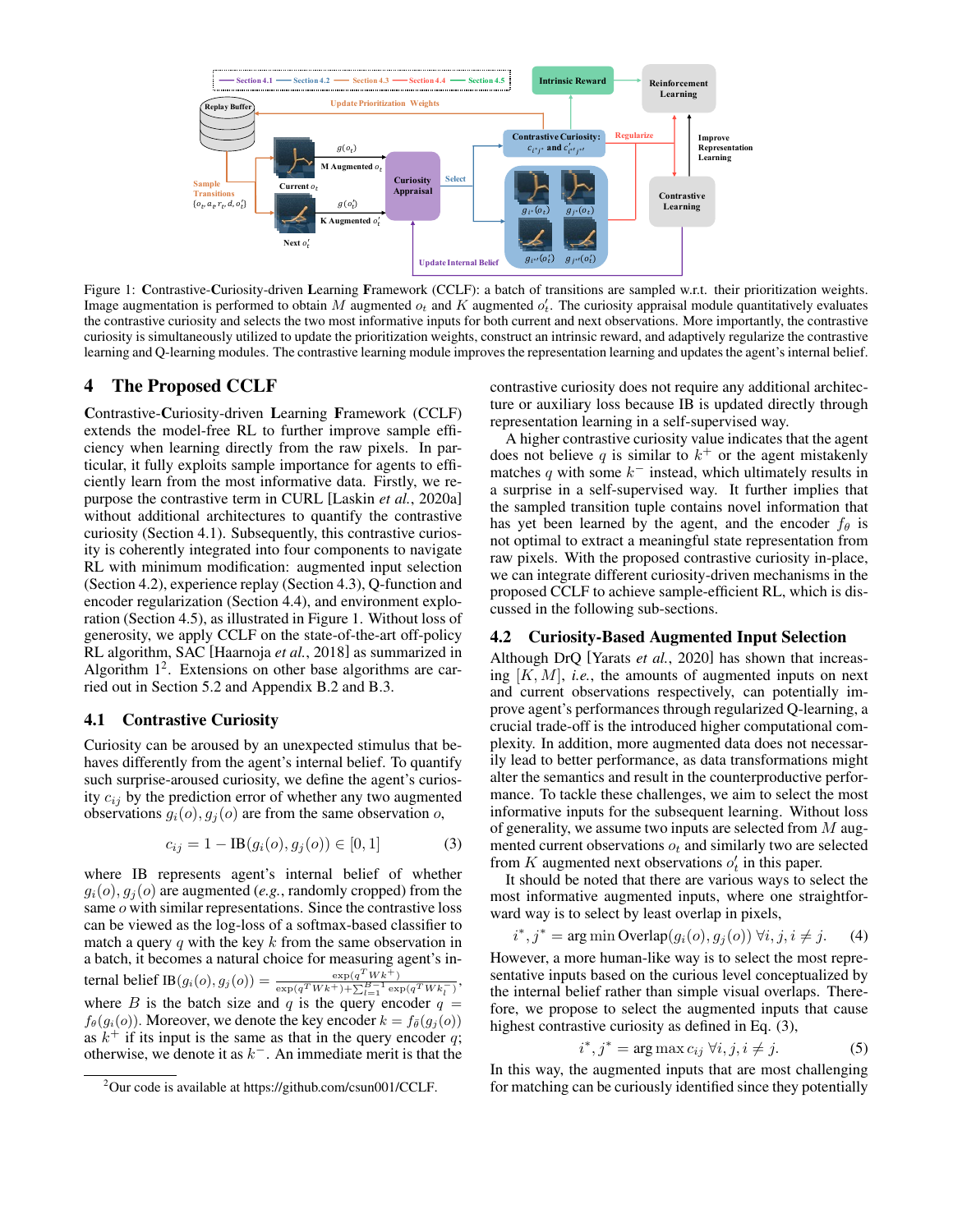contain novel knowledge that has yet been learned; meanwhile, this selection mechanism can help to encode more representative state information from the selected inputs, while the agent's internal belief can be jointly updated. As a result, an improved encoder that is robust to different views of observations can be trained with fewer inputs, potentially yielding an improvement for the sample efficiency.

### <span id="page-3-0"></span>4.3 Curiosity-Based Experience Replaying

In the conventional off-policy RL, agents uniformly sample transitions  $\tau$  from the replay buffer to learn policies. Although they can eventually perform a complex task by repeatedly practicing in a trial-and-error fashion, we hypothesize that a more sample-efficient and generalizable way is to revisit the transitions that are relatively new or different more frequently. Therefore, we prioritize the experience replay by assigning different prioritization weights  $w \in [0, 1]$  to all transitions stored in the replay buffer  $B$ . In particular, the prioritization weight is initialized to  $w_0 = 1$  for any newly added transition tuple. Thereafter, we propose to update the weights of transitions with the overall contrastive curiosity at each training step s,

<span id="page-3-4"></span>
$$
w_s = \beta w_{s-1} + \frac{1}{2}(1-\beta)(c_{i^*j^*} + c'_{i^{*'}j^{*'}})
$$
 (6)

where  $\beta \in [0, 1]$  is a momentum coefficient, and  $c_{i^*j^*}, c'_{i^{*'}j^{*'}}$ are the contrastive curiosity about  $o$  and  $o'$  respectively. The intuition of the momentum update is to maintain a stable update such that the transitions arousing low curiosity will be gradually de-prioritized for learning. Mathematically, the probability of  $\tau_i$  to be replayed is  $p(\tau_i) = \frac{w_i}{\sum_{n=1}^{N} w_n}$  and it becomes small only when  $\tau_i$  has been sampled many times. Hence, more recent and surprising transitions arousing high curiosity can be sampled more frequently to learn.

#### <span id="page-3-1"></span>4.4 Curiosity-Based Regularization

Although agents can benefit from learning the selected complex inputs, it imposes challenges for agents as well, which may cause unstable and poor performances. Hence, it is crucial to adapt the learning process by concentrating more on under-learned knowledge. To achieve this, we propose an adaptive regularization for both Q-function and the observation encoder, guided by the contrastive curiosity in order to learn more from the selected inputs arousing high curiosity. In particular, we modify Eq.  $(2)$  and Eq.  $(1)$  as

$$
\mathcal{L}_{Q}(\phi) = \mathbb{E}_{\tau \sim B} \left[ (1 - c_{i^*j^*}) \mathcal{E}_{i^*}^2 + c_{i^*j^*} \mathcal{E}_{j^*}^2 \right],
$$
  
\n
$$
\mathcal{T}_t = (1 - c'_{i^{*j}j^{*}}) \mathcal{T}_t^{i^{*'}} + c'_{i^{*j}j^{*}} \mathcal{T}_t^{j^{*'}} ,
$$
  
\nwhere  $\mathcal{E}_m = Q_{\phi}(g_m(o_t), a_t) - (r_t^e + \gamma (1 - d_t) \mathcal{T}_t), m = i^*, j^*,$   
\nand  $\mathcal{T}_t^k = \min_{l=1,2} Q_{\bar{\phi}_l}(g_k(o'_t), a'_k) - \alpha \log \pi_{\psi}(a'_k|g_k(o'_t)), k = i^{*'}, j^{*'}.$   
\n(7)

It is worth noting that this regularized Q-function is rather general to recover other state-of-the-art works as special cases. When all augmented inputs arouse exactly moderate level of curiosity  $c_{i^*j^*} = c'_{i^{*'}j^{*'}} = \frac{1}{2}$ , the proposed regularization is equivalent to DrQ with  $[K, M] = [2, 2]$ . Moreover, when the agent can perfectly match the two augmented inputs

#### <span id="page-3-3"></span>Algorithm 1 An Implementation of CCLF on SAC

**Input**: MDP  $\tau_t = (o_t, a_t, r_t^e, d_t, o_t^t)$ , numbers of augmented inputs  $[K, M]$ , replay buffer  $B$ , training step T, batch size B **Parameter:** Observation encoder network  $\theta$ , actor network  $\psi$ , critics networks  $\phi_i$ , temperature coefficient  $\alpha$ , and bilinear product weight W

**Output:** Optimal policy  $\pi^*_{\psi}$ 

for  $t = 1$  to  $T$  do  $a_t \sim \pi_{\psi}(\cdot|g(o_t))$  $\mathcal{B} \cup (o_t, a_t, r_t^e, d_t, o_t') \rightarrow \mathcal{B}$  with  $w_t = 1$ Sample a minibatch  $\{(o_l, a_l, r_l^e, d_l, o_l')\}_{l=1}^B \overset{w_l}{\sim} \mathcal{B}$  based on the prioritization weight  $w_l$ for each sample  $\tau_l$  in the minibatch do Augment  $o_l$  and  $o'_l$  via  $g(\cdot)$  to obtain M and K inputs Evaluate the contrastive curiosity  $c_{ij}$  by Eq. [\(3\)](#page-2-4) Select  $g_{i^*}(o_l), g_{j^*}(o_l)$  from M augmented  $o_l$  and select  $g_{i^{*}}(o'_{l}), g_{j^{*}}(o'_{l})$  from K augmented  $o'_{l}$  by Eq. [\(5\)](#page-2-5)  $r_l = r_l^e + r_l^i$  with  $r_l^i$  from Eq. [\(9\)](#page-4-0) Update  $w_l$  according to Eq. [\(6\)](#page-3-4) end for Update critics  $Q_{\phi_i}$  by Eq. [\(7\)](#page-3-5) Update the actor  $\pi_{\psi}$  and temperature coefficient  $\alpha$ Update encoder  $f_{\theta}$  and W by Eq. [\(8\)](#page-3-6)  $o_{t+1} = o'_t$ end for

with no contrastive curiosity  $c_{i^*j^*} = c'_{i^{*j}j^{*'}} = 0$ , it is sufficient to update the Q-function with only one input; when the agent fails to encode any similarity and becomes extremely curious  $c_{i^*j^*} = c'_{i^{*'}j^{*'}} = 1$ , it should focus completely on the novel input instead. Both cases can reproduce the work of RAD [Laskin *et al.*[, 2020b\]](#page-6-0). Most importantly, our proposed Q-function regularization enables the agent to adapt the learning process in a self-supervised way that it is fully controlled by the conceptualized contrastive curiosity to exploit sample importance and stabilize the learning process.

Similarly, we also regularize the representation learning in a curious manner, inspired by the solution to the supervised class imbalance problem. To deal the with training set containing under-represented classes, a practical approach is to inversely weight the loss of each class according to their sizes. We follow this motivation to incorporate the contrastive curiosity  $c_{i^*j^*}^b$  about the current observations as the weight for each log-loss class b to update the encoder  $f_{\theta}$ ,

<span id="page-3-6"></span><span id="page-3-5"></span>
$$
\mathcal{L}_f(\theta) = -\sum_{b=1}^B c_{i^*j^*}^b \log \frac{\exp(q_b^T W k^+)}{\exp(q_b^T W k^+) + \sum_{l=1}^{B-1} \exp(q_b^T W k_l^-)} \quad (8)
$$

where samples arousing high contrastive curiosity will be considered as under-represented classes and therefore agents need to adaptively pay more attention during the representation learning by optimizing  $f_\theta$ . Meanwhile, agents also jointly re-calibrate a proper internal belief by updating W.

#### <span id="page-3-2"></span>4.5 Curiosity-Based Exploration

Intrinsic rewards can motivate agents to explore actively [\[Sun](#page-7-3) *et al.*[, 2022\]](#page-7-3), improving the sample efficiency in the conventional RL. While SAC alone can be viewed as the entropy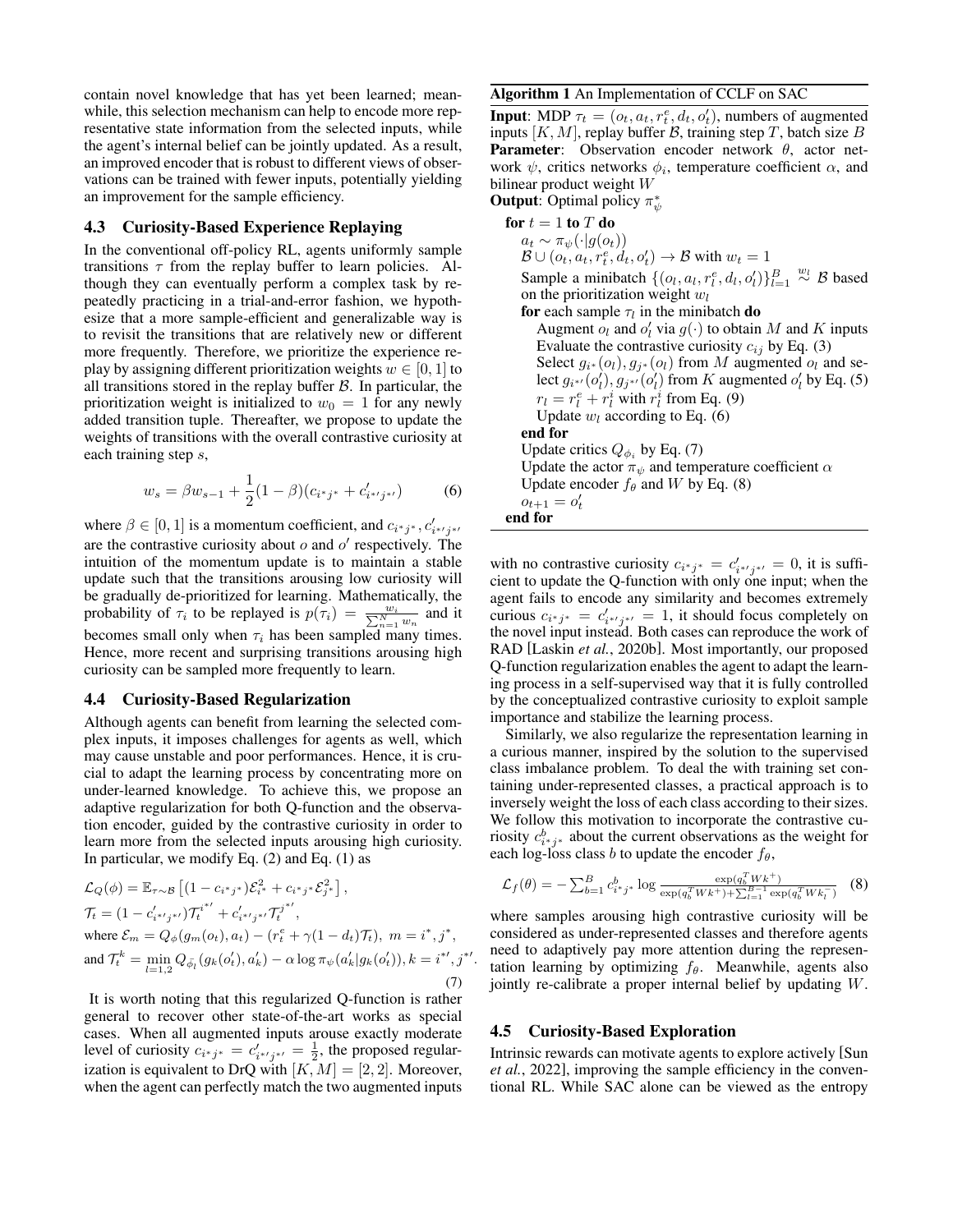<span id="page-4-1"></span>

| 100K Step Scores   | SAC-Pixel     | <b>CURL</b>   | DrQ           | $CURL+$       | $CURL++$      | Select        | Select+       | <b>CCLF</b>  |
|--------------------|---------------|---------------|---------------|---------------|---------------|---------------|---------------|--------------|
| Finger, Spin       | $230 \pm 194$ | $686 + 113$   | 784±173       | 780±96        | $735 \pm 120$ | $699+138$     | 768±90        | $944 + 42$   |
| Cartpole, Swingup  | $237 + 49$    | $524 + 179$   | $675 + 174$   | $694 + 87$    | $665+122$     | $624+182$     | $561 \pm 181$ | $799 + 61$   |
| Reacher, Easy      | $239+183$     | $566 + 226$   | $682 + 86$    | $541 + 190$   | $479 + 216$   | $646+171$     | $616 + 284$   | $738 + 99$   |
| Cheetah, Run       | $118 + 13$    | $286 \pm 65$  | $332 + 36$    | $302 + 50$    | $264\pm53$    | $251 \pm 26$  | $265 \pm 69$  | $317 + 38$   |
| Walker Walk        | $95 + 19$     | $482 + 237$   | $492 + 267$   | $484 \pm 61$  | $504 \pm 142$ | $453 + 91$    | $408 + 170$   | $648 + 110$  |
| Ball in Cup, Catch | $85 \pm 130$  | $667 \pm 197$ | $828 \pm 131$ | $687 + 260$   | $728 \pm 143$ | $732 + 223$   | $739 + 132$   | $914 \pm 20$ |
| 500K Step Scores   | SAC-Pixel     | <b>CURL</b>   | <b>DrQ</b>    | $CURL+$       | $CURL++$      | Select        | Select+       | <b>CCLF</b>  |
| Finger, Spin       | $346 \pm 95$  | $783 + 192$   | $803 + 198$   | $855 \pm 164$ | $838 \pm 164$ | $803 \pm 167$ | $879 + 153$   | $974 + 6$    |
| Cartpole, Swingup  | $330+73$      | $847 + 28$    | $858 + 19$    | $853 \pm 22$  | $852+17$      | $855 + 26$    | $837 + 38$    | $869+9$      |
| Reacher, Easy      | $307 + 65$    | 956±40        | $939 + 44$    | $933 \pm 62$  | $937 + 40$    | $939 + 78$    | $906 \pm 80$  | $941 + 48$   |
| Cheetah, Run       | $85 + 51$     | $440 + 144$   | $536 \pm 115$ | $518 + 24$    | $495 + 97$    | $417 + 59$    | $470 + 78$    | $588 + 22$   |
| Walker Walk        | $71 + 52$     | $928 + 26$    | $887 + 126$   | $916 + 27$    | $914 + 24$    | $921 + 27$    | $850 + 64$    | $936 + 23$   |
| Ball in Cup, Catch | 162±122       | 956 $\pm$ 14  | 956 $\pm$ 14  | $951 \pm 19$  | $956 \pm 8$   | $949 \pm 21$  | 949±24        | $961 \pm 9$  |

Table 1: Performance scores (mean & standard deviation) on DMC evaluated at 100K and 500K environment steps. CCLF outperforms other approaches on 5 out of 6 tasks in both sample efficiency (100K) and asymptotic performance (500K) regimes, across 6 random seeds.

maximization of agent's actions intrinsically, in the proposed CCLF, we explicitly define an intrinsic reward proportional to the average contrastive curiosity about  $o_t$  and  $o'_t$ ,

$$
r_t^i = \lambda \exp(-\eta t) \frac{r_{max}^e}{r_{max}^i} \frac{c_{i^*j^*} + c'_{i^{*'}j^{*'}}}{2}
$$
(9)

where  $\lambda$  is a temperature coefficient,  $\eta$  is a decay weight, t is the environment step,  $r_{max}^e$  and  $r_{max}^i$  are respectively the maximum extrinsic and intrinsic rewards over step t.

With the proposed  $r_t^i$  to supplement  $r_t^e$  in Eq. [\(7\)](#page-3-5), agents can be encouraged to explore the surprising states that arouse high contrastive curiosity substantially. In particular, higher  $r_t^i$  rewards agents for exploration when different views of the same observations produce inconsistent representations. Meanwhile,  $r_t^i$  is decayed with respect to the environment step  $t$  to ensure the convergence of policies. As the extrinsic reward  $r<sup>e</sup>$  differs across different tasks, the normalization is performed to balance  $r^e$  and  $r^i$ . This formulation is similar to the intrinsic reward in CCFDM [\[Nguyen](#page-7-14) *et al.*, 2021], but the proposed CCLF does not require a forward dynamic model or action embedding that increases the model complexity.

### 5 Experiments and Results

### 5.1 Experimental Setup

We empirically evaluate the proposed CCLF in terms of sample efficiency and ultimate performance, on 6 continuous control tasks from the DMC suite [\[Tunyasuvunakool](#page-7-7) *et al.*, [2020\]](#page-7-7), 26 discrete control tasks from the Atari Games [\[Belle](#page-6-5)mare *et al.*[, 2013\]](#page-6-5) and 3 navigation tasks with sparse extrinsic rewards from the MiniGrid [\[Chevalier-Boisvert](#page-6-6) *et al.*, 2018]. In this section, we mainly present the experimental results in the DMC suite with SAC being the base algorithm while detailed settings and results in the Atari Games and the MiniGrid are included in Appendix [B.2,](#page-10-0) [B.3,](#page-11-0) [C.2,](#page-12-0) and [C.3.](#page-14-0) For a comprehensive evaluation in the DMC suite, we include the following baselines to compare against:

- Pixel-based SAC (SAC-Pixel) [\[Haarnoja](#page-6-10) *et al.*, 2018]
- CURL [Laskin *et al.*[, 2020a\]](#page-6-2).
- DrQ [Yarats *et al.*[, 2020\]](#page-7-4) with  $[K, M] = [2, 2]$  and a modified augmentation method for consistency.
- <span id="page-4-0"></span>• Hybrids of CURL and DrQ: CURL+ and CURL++, where contrastive representation learning is integrated to DrQ for  $[K, M] = [2, 2]$  and  $[5, 5]$  respectively.
- Augmented input selection models: 2 out of 5 inputs for each sample are selected by pixel overlap (Select) via Eq. [\(4\)](#page-2-6) and contrastive curiosity (Select+) via Eq. [\(5\)](#page-2-5) without the other curiosity-based components.

The detailed setting of hyper-parameters is provided in Appendix [B.1.](#page-9-0) For our proposed CCLF, we initialize it with  $[K, M] = [5, 5]$  to generate a sufficiently large amount of augmented inputs. For simplicity, we fix  $i^*$  randomly and only select  $j^*$  via Eq. [\(5\)](#page-2-5) for the augmented input selection.

#### 5.2 Results and Discussion

Not all Samples are Equally Important. In CURL+, data augmentation is applied twice for each sampled transition while 5 times in CURL++. Since CURL++ injects  $2.5 \times$ larger amount of inputs than CURL+, its computational complexity increases dramatically. Table [1](#page-4-1) shows that CURL++ performs worse than CURL+ in 4 tasks at 100K steps and slightly outperforms CURL+ in only 2 tasks at 500K steps. In Figure [2](#page-5-1) and Appendix Figure [5,](#page-13-0) the learning curve of CURL++ is clearly below CURL+ at first and gradually approaches to the same level as CURL+. Since more augmented inputs may not guarantee the consistency of semantics, additional training is often required for convergence. Therefore, we can empirically validate the hypothesis that not all augmented inputs are equally important and simply increasing the number of augmentations is instead inefficient. A similar result can be found DrQ Appendix F [\[Yarats](#page-7-4) *et al.*, 2020].

#### Main Results on the DMC Suite

The average sample efficiency and asymptotic performance are shown in Table [1](#page-4-1) at 100K and 500K environment steps, respectively. Meanwhile, Figure [2](#page-5-1) demonstrates the agent's learning capability over 500K steps. Compared SAC-Pixel to the other models in Figure [2,](#page-5-1) its performance is not improved in all 6 tasks even until 500K steps while the other models can asymptotically perform well. Thus, it is challenging for the conventional SAC to learn directly from raw pixels and a sample-efficient RL method is needed to aid that.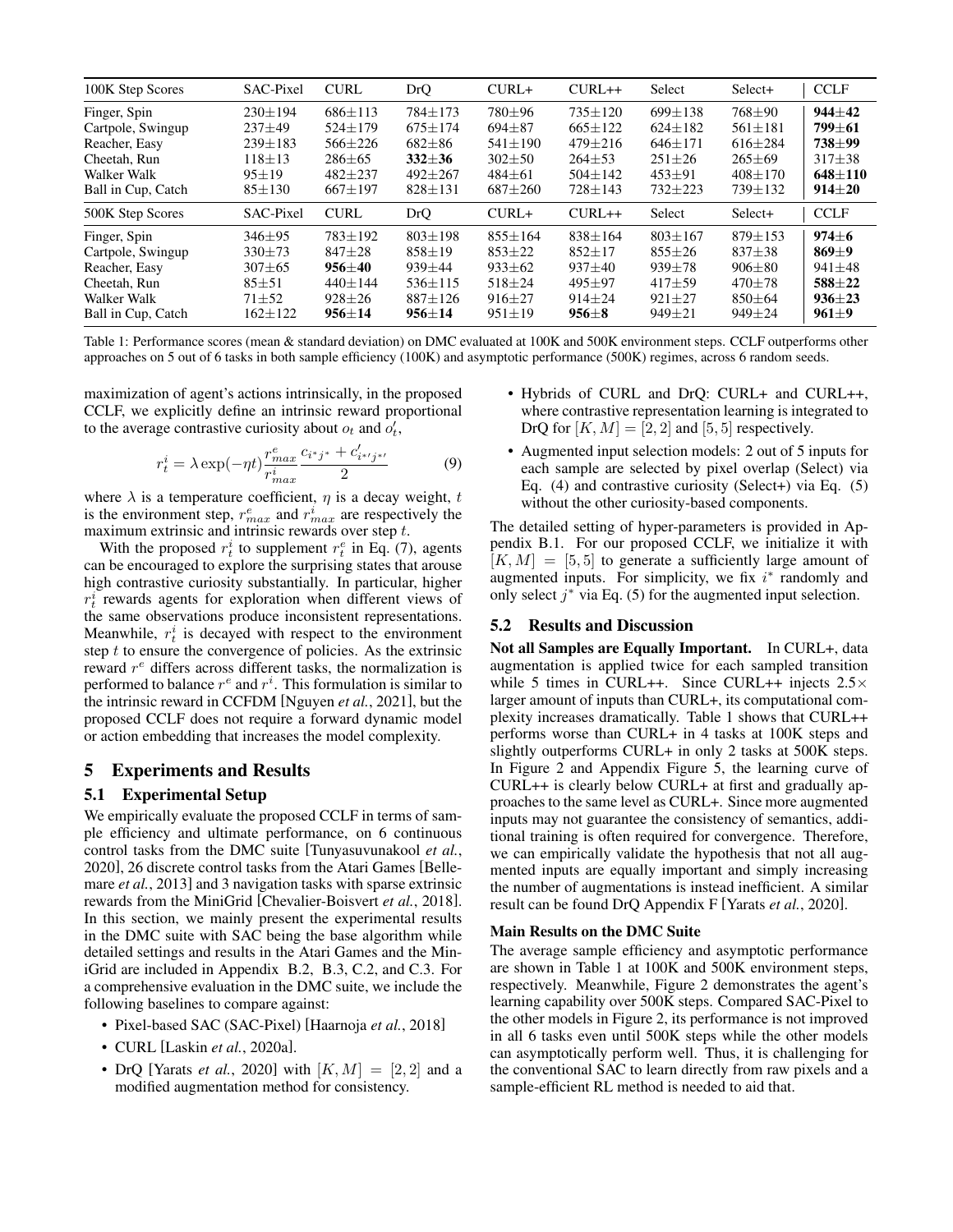<span id="page-5-1"></span>

Figure 2: Learning performances on the continuous control tasks from the DMC Suite (Selected). The proposed CCLF on SAC outperforms the other baseline methods in terms of sample efficiency and converges much faster, averaged by 6 random runs.

<span id="page-5-2"></span>

Figure 3: Learning performances on the navigation tasks from the MiniGrid. The proposed CCLF can be applied to both A2C and A2C+RE3. It significantly outperforms the other baselines in terms of sample efficiency and converges much faster, averaged by 5 random runs.

According to Table [1,](#page-4-1) Select performs better than Select+, on 3 tasks at 100K and 4 tasks at 500K, with more stable learning curves as shown in Figure [2.](#page-5-1) Indeed, the inputs in Select may contain some invariances to improve sample efficiency and learning capability. However, more under-learned inputs with even richer invariances are present in Select+, and agents cannot adapt the learning process in this model, causing the instability issue in Select+.

To tackle this issue, the proposed CCLF collaboratively adapts the learning process with the selected inputs and contrastive curiosity, so the learning curves become more smooth than others in Figure [2.](#page-5-1) In particular, CCLF outperforms all baselines in 5 tasks at both 100K and 500K regimes in Table [1.](#page-4-1) Moreover, it converges much faster than Select+ according to the results at 100K steps. In fact, the proposed CCLF only requires about 50% environment steps to converge to desirable performances on 3 tasks (Ball in Cup, Walker, and Cartpole) as the other baselines. In addition, it even benchmarks on Cheetah-Run and Finger-Spin tasks at 500K steps. Therefore, we can conclude that our proposed CCLF can improve the sample efficiency and learning capabilities of RL agents, with fewer environment interactions and 60% reduced augmented inputs. We also analyze the computational complexity on the Cartpole task by model sizes and training time in Appendix [C.1,](#page-12-1) where CCLF can avoid increasing the training cost dramatically.

<span id="page-5-0"></span>Additional Experiments in Atari Games. In addition to continuous control tasks, CCLF can also be incorporated into Rainbow DQN [\[Hessel](#page-6-11) *et al.*, 2018] to perform discrete control tasks. As shown in Appendix [C.2,](#page-12-0) the proposed CCLF attains state-of-the-art performances in 8 out of 26 Atari Games at 100K steps. In particular, CCLF is superior to CURL in 11 games and DrQ in 18 games, which favorably indicates the effectiveness of improving sample efficiency.

Further Investigation on MiniGrid. Apart from offpolicy algorithms, we also investigate the compatibility on the on-policy algorithm. More specifically, we apply the proposed CCLF to A2C [Mnih *et al.*[, 2016\]](#page-7-15) and RE3 [\[Seo](#page-7-11) *et* *al.*[, 2021\]](#page-7-11) to perform navigation tasks with spares rewards in MiniGrid. We first adapt CCLF to the on-policy algorithm by removing the experience replay component. Note that the input from MiniGrid is already a compact and efficient  $7 \times 7 \times 3$  embedding of partially-observable  $7 \times 7$  grids, so even slight augmentation will induce highly inconsistent learned features. Thus, we directly duplicate the embedding without random augmentations to obtain contrastive curiosity for regularization and intrinsic reward. Figure [3](#page-5-2) shows that CCLF exhibits superior sample efficiency and learning capabilities in all three tasks, even model-agnostic with the state-of-the-art curiosity-driven method RE3. In the Empty- $16\times16$  task, our CCLF can reach the optimal level in about 50% and 55% of the training steps of RE3 and A2C, respectively. By comparing the ultimate performance scores, the proposed CCLF obtains  $1.63\times$  higher average performance than RE3 in DoorKey-6×6 and  $1.3\times$  in DoorKey-8×8.

Effectiveness of the Proposed RL Components. One might wonder if the proposed CCLF benefits mainly from one or several curiosity-based components in practice. Hence, we empirically examine the effectiveness of all possible combinations of the four curiosity-driven components on the Cartpole task from the DMC suite. The results are included in Appendix [C.4,](#page-14-1) where it can be concluded that all four components are necessary and important to attain state-of-the-art performances. Our proposed CCLF can navigate all four RL components together to improve the sample efficiency and resolve instability, which demonstrates effective collaboration.

# 6 Conclusion

In this paper, we present CCLF, a contrastive-curiosity-driven learning framework for RL with visual observations, which can significantly improve the sample efficiency and learning capabilities of agents. As we empirically find that not all samples nor their augmented inputs are equally important for RL, CCLF encourages agents to learn in a curious way, exploiting sample complexity and importance systemically.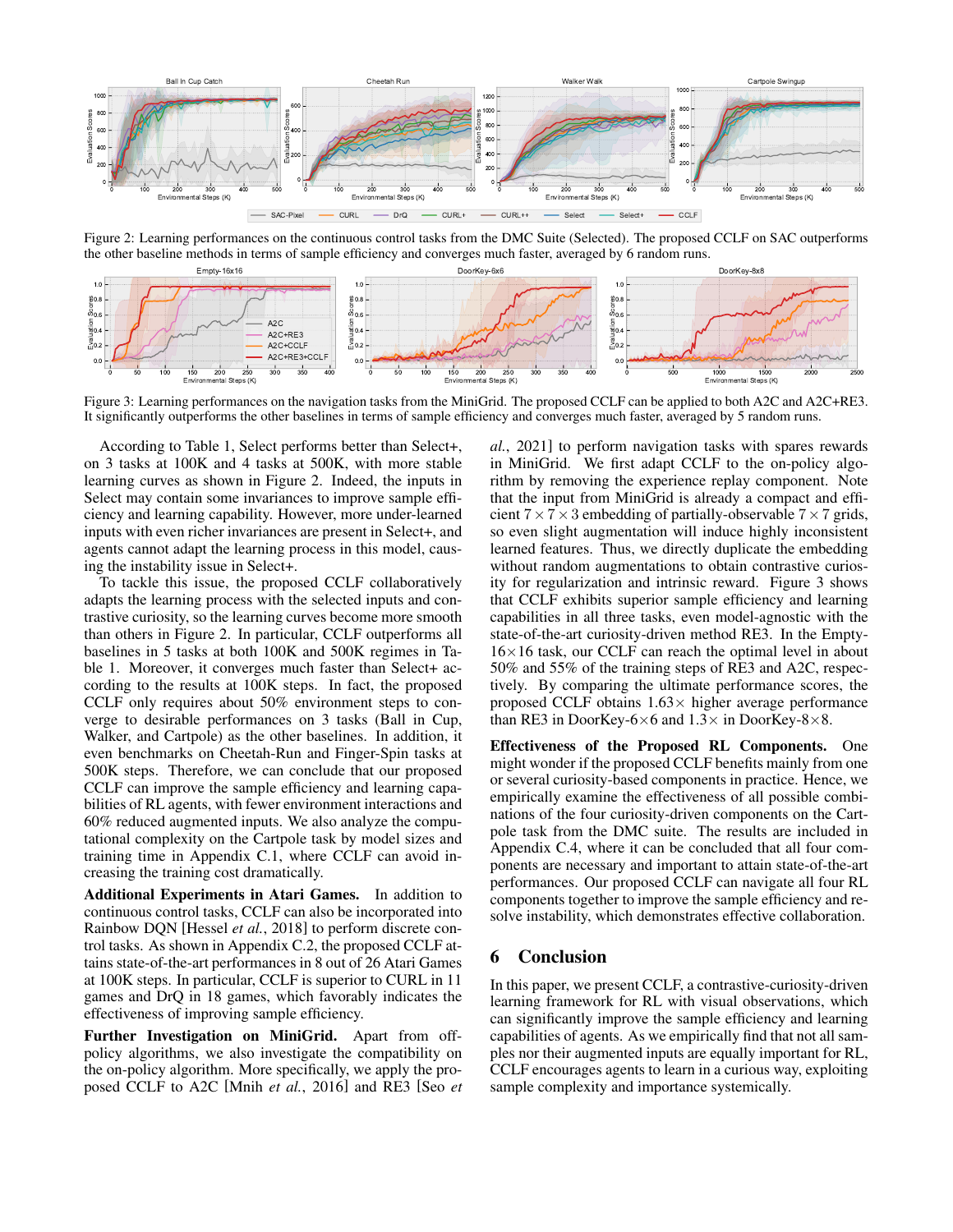# Acknowledgments

This research is supported in part by the National Research Foundation, Prime Minister's Office, Singapore under its NRF Investigatorship Programme (NRFI Award No. NRF-NRFI05-2019-0002). Any opinions, findings and conclusions or recommendations expressed in this material are those of the author(s) and do not reflect the views of National Research Foundation, Singapore. This research is supported in part by the Alibaba-NTU Singapore Joint Research Institute, Nanyang Technological University, and in part by the Singapore Ministry of Health under its National Innovation Challenge on Active and Confident Ageing (NIC Project No. MOH/NIC/COG04/2017) and (NIC Project No. MOH/NIC/HAIG03/2017). H.Qian thanks the support from the Wallenberg-NTU Presidential Postdoctoral Fellowship.

### References

- <span id="page-6-7"></span>[Aubret *et al.*, 2019] Arthur Aubret, Laetitia Matignon, and Salima Hassas. A survey on intrinsic motivation in reinforcement learning. *arXiv:1908.06976*, 2019.
- <span id="page-6-5"></span>[Bellemare *et al.*, 2013] Marc G Bellemare, Yavar Naddaf, Joel Veness, and Michael Bowling. The arcade learning environment: An evaluation platform for general agents. *JAIR*, 47, 2013.
- <span id="page-6-8"></span>[Bellemare *et al.*, 2016] Marc Bellemare, Sriram Srinivasan, Georg Ostrovski, Tom Schaul, David Saxton, and Remi Munos. Unifying count-based exploration and intrinsic motivation. *NeurIPS*, 29:1471–1479, 2016.
- <span id="page-6-3"></span>[Berlyne, 1960] Daniel E Berlyne. Conflict, arousal, and curiosity. 1960.
- <span id="page-6-26"></span>[Burda *et al.*, 2018] Yuri Burda, Harrison Edwards, Amos Storkey, and Oleg Klimov. Exploration by random network distillation. *arXiv preprint arXiv:1810.12894*, 2018.
- <span id="page-6-6"></span>[Chevalier-Boisvert *et al.*, 2018] Maxime Chevalier-Boisvert, Lucas Willems, and Suman Pal. Minimalistic gridworld environment for openai gym. [https://github.com/maximecb/](https://github.com/maximecb/gym-minigrid) [gym-minigrid,](https://github.com/maximecb/gym-minigrid) 2018.
- <span id="page-6-12"></span>[Cobbe *et al.*, 2019] Karl Cobbe, Oleg Klimov, Chris Hesse, Taehoon Kim, and John Schulman. Quantifying generalization in reinforcement learning. In *ICML*, pages 1282–1289. PMLR, 2019.
- <span id="page-6-19"></span>[Fortunato *et al.*, 2017] Meire Fortunato, Mohammad Gheshlaghi Azar, Bilal Piot, Jacob Menick, Ian Osband, Alex Graves, Vlad Mnih, Remi Munos, Demis Hassabis, Olivier Pietquin, et al. Noisy networks for exploration. arXiv preprint Noisy networks for exploration. *arXiv preprint arXiv:1706.10295*, 2017.
- <span id="page-6-10"></span>[Haarnoja *et al.*, 2018] Tuomas Haarnoja, Aurick Zhou, Kristian Hartikainen, George Tucker, Sehoon Ha, Jie Tan, Vikash Kumar, Henry Zhu, Abhishek Gupta, Pieter Abbeel, et al. Soft actor-critic algorithms and applications. *arXiv preprint arXiv:1812.05905*, 2018.
- <span id="page-6-16"></span>[Hafner *et al.*, 2019a] Danijar Hafner, Timothy Lillicrap, Jimmy Ba, and Mohammad Norouzi. Dream to control: Learning behaviors by latent imagination. In *International Conference on Learning Representations*, 2019.
- <span id="page-6-15"></span>[Hafner et al., 2019b] Danijar Hafner, Timothy Lillicrap, Ian Fischer, Ruben Villegas, David Ha, Honglak Lee, and James Davidson. Learning latent dynamics for planning from pixels. In *ICML*, pages 2555–2565. PMLR, 2019.
- <span id="page-6-20"></span>[He *et al.*, 2020] Kaiming He, Haoqi Fan, Yuxin Wu, Saining Xie, and Ross Girshick. Momentum contrast for unsupervised visual

representation learning. In *Proceedings of the IEEE/CVF Conference on Computer Vision and Pattern Recognition*, pages 9729– 9738, 2020.

- <span id="page-6-11"></span>[Hessel et al., 2018] Matteo Hessel, Joseph Modayil, Hado Van Hasselt, Tom Schaul, Georg Ostrovski, Will Dabney, Dan Horgan, Bilal Piot, Mohammad Azar, and David Silver. Rainbow: Combining improvements in deep reinforcement learning. In *AAAI*, 2018.
- <span id="page-6-23"></span>[Kaiser *et al.*, 2019] Lukasz Kaiser, Mohammad Babaeizadeh, Piotr Milos, Blazej Osinski, Roy H Campbell, Konrad Czechowski, Dumitru Erhan, Chelsea Finn, Piotr Kozakowski, Sergey Levine, et al. Model-based reinforcement learning for atari. *arXiv preprint arXiv:1903.00374*, 2019.
- <span id="page-6-24"></span>[Kielak, 2019] Kacper Piotr Kielak. Do recent advancements in model-based deep reinforcement learning really improve data efficiency? 2019.
- <span id="page-6-22"></span>[Kingma and Ba, 2014] Diederik P Kingma and Jimmy Ba. Adam: A method for stochastic optimization. *arXiv preprint arXiv:1412.6980*, 2014.
- <span id="page-6-2"></span>[Laskin *et al.*, 2020a] Michael Laskin, Aravind Srinivas, and Pieter Abbeel. Curl: Contrastive unsupervised representations for reinforcement learning. In *ICML*, pages 5639–5650. PMLR, 2020.
- <span id="page-6-0"></span>[Laskin *et al.*, 2020b] Misha Laskin, K. Lee, A. Stooke, L. Pinto, Pieter Abbeel, and Aravind Srinivas. Reinforcement learning with augmented data. *NeurIPS*, 33, 2020.
- <span id="page-6-17"></span>[Lee *et al.*, 2019] Alex X Lee, Anusha Nagabandi, Pieter Abbeel, and Sergey Levine. Stochastic latent actor-critic: Deep reinforcement learning with a latent variable model. *arXiv preprint arXiv:1907.00953*, 2019.
- <span id="page-6-14"></span>[LEE *et al.*, 2020] KIMIN LEE, Kibok Lee, Jinwoo Shin, and Honglak Lee. Network randomization: A simple technique for generalization in deep reinforcement learning. In *Eighth International Conference on Learning Representations, ICLR 2020*. International Conference on Learning Representations, 2020.
- <span id="page-6-21"></span>[Lei Ba et al., 2016] Jimmy Lei Ba, Jamie Ryan Kiros, and Geoffrey E Hinton. Layer normalization. *ArXiv e-prints*, pages arXiv– 1607, 2016.
- <span id="page-6-9"></span>[Li *et al.*, 2021] Kevin Li, Abhishek Gupta, Ashwin Reddy, Vitchyr H Pong, Aurick Zhou, Justin Yu, and Sergey Levine. Mural: Meta-learning uncertainty-aware rewards for outcome-driven reinforcement learning. In *ICML*. PMLR, 2021.
- <span id="page-6-13"></span>[Lin *et al.*, 2019] Yijiong Lin, Jiancong Huang, Matthieu Zimmer, Juan Rojas, and Paul Weng. Towards more sample efficiency in reinforcement learning with data augmentation. *arXiv preprint arXiv:1910.09959*, 2019.
- <span id="page-6-4"></span>[Liquin and Lombrozo, 2020] Emily G Liquin and Tania Lombrozo. Explanation-seeking curiosity in childhood. *Current Opinion in Behavioral Sciences*, 35:14–20, 2020.
- <span id="page-6-1"></span>[Malik *et al.*, 2021] Dhruv Malik, Aldo Pacchiano, Vishwak Srinivasan, and Yuanzhi Li. Sample efficient reinforcement learning in continuous state spaces: A perspective beyond linearity. In *ICML*. PMLR, 2021.
- <span id="page-6-25"></span>[Mnih *et al.*, 2013] Volodymyr Mnih, Koray Kavukcuoglu, David Silver, Alex Graves, Ioannis Antonoglou, Daan Wierstra, and Martin Riedmiller. Playing atari with deep reinforcement learning. *arXiv preprint arXiv:1312.5602*, 2013.
- <span id="page-6-18"></span>[Mnih et al., 2015] Volodymyr Mnih, Koray Kavukcuoglu, David Silver, Andrei A Rusu, Joel Veness, Marc G Bellemare, Alex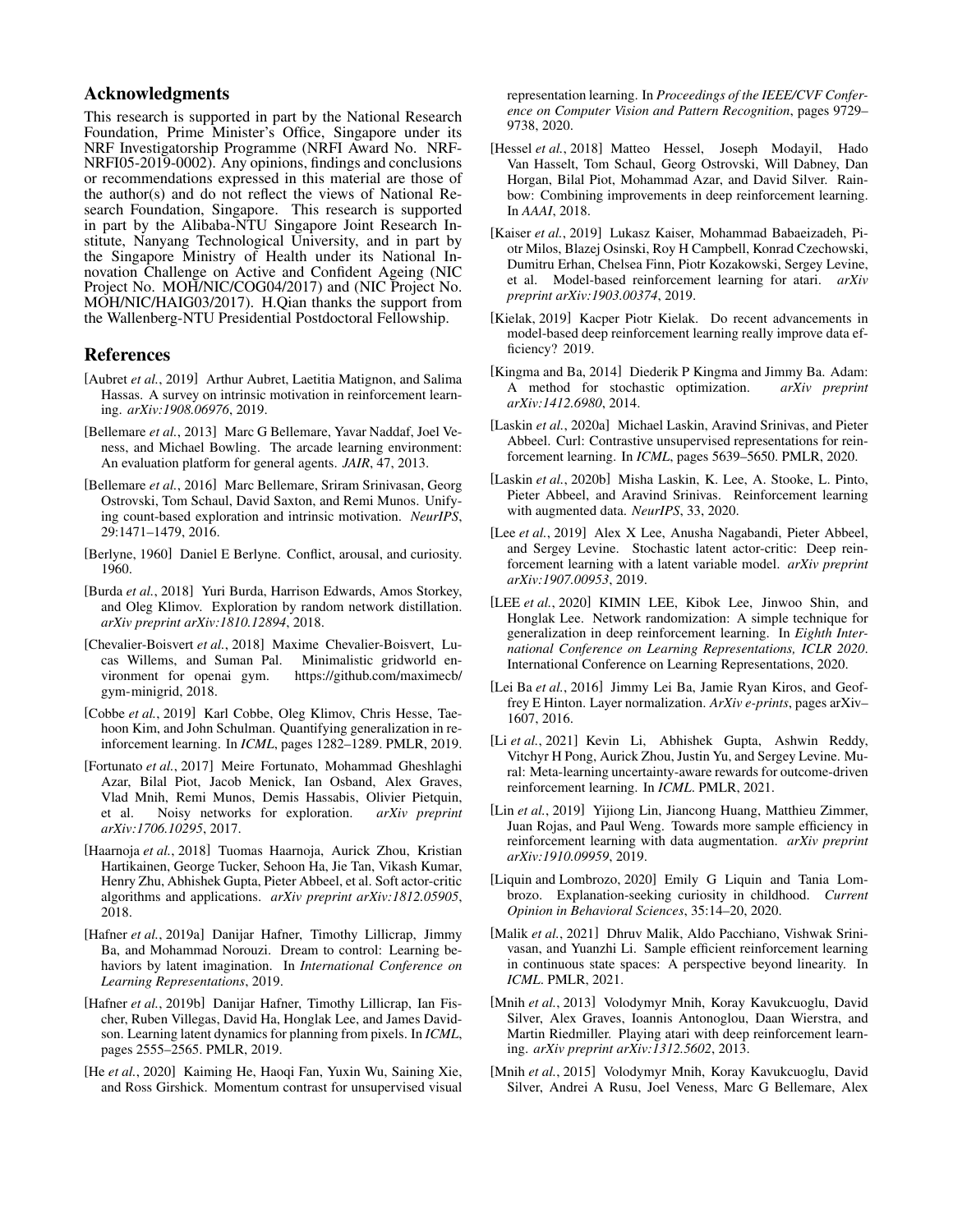Graves, Martin Riedmiller, Andreas K Fidjeland, Georg Ostrovski, et al. Human-level control through deep reinforcement learning. *nature*, 518(7540):529–533, 2015.

- <span id="page-7-15"></span>[Mnih *et al.*, 2016] Volodymyr Mnih, Adria Puigdomenech Badia, Mehdi Mirza, Alex Graves, Timothy Lillicrap, Tim Harley, David Silver, and Koray Kavukcuoglu. Asynchronous methods for deep reinforcement learning. In *ICML*. PMLR, 2016.
- <span id="page-7-14"></span>[Nguyen *et al.*, 2021] Thanh Nguyen, Tung M Luu, Thang Vu, and Chang D Yoo. Sample-efficient reinforcement learning representation learning with curiosity contrastive forward dynamics model. *arXiv preprint arXiv:2103.08255*, 2021.
- <span id="page-7-21"></span>[Oord *et al.*, 2018] Aaron van den Oord, Yazhe Li, and Oriol Vinyals. Representation learning with contrastive predictive coding. *arXiv preprint arXiv:1807.03748*, 2018.
- <span id="page-7-22"></span>[Paszke *et al.*, 2019] Adam Paszke, Sam Gross, Francisco Massa, Adam Lerer, James Bradbury, Gregory Chanan, Trevor Killeen, Zeming Lin, Natalia Gimelshein, Luca Antiga, et al. Pytorch: An imperative style, high-performance deep learning library. *Advances in neural information processing systems*, 32:8026–8037, 2019.
- <span id="page-7-10"></span>[Pathak *et al.*, 2017] Deepak Pathak, Pulkit Agrawal, Alexei A Efros, and Trevor Darrell. Curiosity-driven exploration by selfsupervised prediction. In *ICML*, pages 2778–2787. PMLR, 2017.
- <span id="page-7-8"></span>[Raileanu *et al.*, 2020] Roberta Raileanu, Max Goldstein, Denis Yarats, Ilya Kostrikov, and Rob Fergus. Automatic data augmentation for generalization in deep reinforcement learning. *arXiv preprint arXiv:2006.12862*, 2020.
- <span id="page-7-0"></span>[Rakelly *et al.*, 2019] Kate Rakelly, Aurick Zhou, Chelsea Finn, Sergey Levine, and Deirdre Quillen. Efficient off-policy metareinforcement learning via probabilistic context variables. In *ICML*, pages 5331–5340. PMLR, 2019.
- <span id="page-7-23"></span>[Saxe et al., 2013] Andrew M Saxe, James L McClelland, and Surya Ganguli. Exact solutions to the nonlinear dynamics of learning in deep linear neural networks. *arXiv preprint arXiv:1312.6120*, 2013.
- <span id="page-7-17"></span>[Schaul *et al.*, 2015] Tom Schaul, John Quan, Ioannis Antonoglou, and David Silver. Prioritized experience replay. *arXiv preprint arXiv:1511.05952*, 2015.
- <span id="page-7-12"></span>[Schaul *et al.*, 2016] Tom Schaul, John Quan, Ioannis Antonoglou, and David Silver. Prioritized experience replay. In *ICLR*, 2016.
- <span id="page-7-1"></span>[Schwarzer *et al.*, 2020] Max Schwarzer, Ankesh Anand, Rishab Goel, R Devon Hjelm, Aaron Courville, and Philip Bachman. Data-efficient reinforcement learning with self-predictive representations. In *ICLR*, 2020.
- <span id="page-7-11"></span>[Seo *et al.*, 2021] Younggyo Seo, Lili Chen, Jinwoo Shin, Honglak Lee, Pieter Abbeel, and Kimin Lee. State entropy maximization with random encoders for efficient exploration. *arXiv preprint arXiv:2102.09430*, 2021.
- <span id="page-7-6"></span>[Spielberger and Starr, 2012] Charles D Spielberger and Laura M Starr. Curiosity and exploratory behavior. In *Motivation: Theory and research*, pages 231–254. 2012.
- <span id="page-7-3"></span>[Sun *et al.*, 2022] Chenyu Sun, Hangwei Qian, and Chunyan Miao. From psychological curiosity to artificial curiosity: Curiositydriven learning in artificial intelligence tasks. *arXiv preprint arXiv:2201.08300*, 2022.
- <span id="page-7-19"></span>[Sutton and Barto, 1998] Richard S Sutton and Andrew G Barto. Reinforcement learning: an introduction mit press. *Cambridge, MA*, 22447, 1998.
- <span id="page-7-25"></span>[Tieleman *et al.*, 2012] Tijmen Tieleman, Geoffrey Hinton, et al. Lecture 6.5-rmsprop: Divide the gradient by a running average of its recent magnitude. *COURSERA: Neural networks for machine learning*, 4(2):26–31, 2012.
- <span id="page-7-24"></span>[Todorov *et al.*, 2012] Emanuel Todorov, Tom Erez, and Yuval Tassa. Mujoco: A physics engine for model-based control. In *2012 IEEE/RSJ International Conference on Intelligent Robots and Systems*, pages 5026–5033. IEEE, 2012.
- <span id="page-7-7"></span>[Tunyasuvunakool *et al.*, 2020] Saran Tunyasuvunakool, Alistair Muldal, Yotam Doron, Siqi Liu, Steven Bohez, Josh Merel, Tom Erez, Timothy Lillicrap, Nicolas Heess, and Yuval Tassa. dm control: Software and tasks for continuous control. *Software Impacts*, 6:100022, 2020.
- <span id="page-7-16"></span>[Van Hasselt *et al.*, 2016] Hado Van Hasselt, Arthur Guez, and David Silver. Deep reinforcement learning with double qlearning. In *Proceedings of the AAAI conference on artificial intelligence*, volume 30, 2016.
- <span id="page-7-20"></span>[van Hasselt *et al.*, 2019] Hado P van Hasselt, Matteo Hessel, and John Aslanides. When to use parametric models in reinforcement learning? *NeurIPS*, 32:14322–14333, 2019.
- <span id="page-7-18"></span>[Wang *et al.*, 2016] Ziyu Wang, Tom Schaul, Matteo Hessel, Hado Hasselt, Marc Lanctot, and Nando Freitas. Dueling network architectures for deep reinforcement learning. In *International conference on machine learning*, pages 1995–2003. PMLR, 2016.
- <span id="page-7-9"></span>[Wang *et al.*, 2020] Kaixin Wang, Bingyi K, Jie S, and Jiashi F. Improving generalization in reinforcement learning with mixture regularization. In *NeurIPS*, 2020.
- <span id="page-7-4"></span>[Yarats et al., 2020] Denis Yarats, Ilya Kostrikov, and Rob Fergus. Image augmentation is all you need: Regularizing deep reinforcement learning from pixels. In *ICLR*, 2020.
- <span id="page-7-5"></span>[Yarats *et al.*, 2021a] Denis Yarats, Rob Fergus, Alessandro Lazaric, and Lerrel Pinto. Mastering visual continuous control: Improved data-augmented reinforcement learning. *arXiv preprint arXiv:2107.09645*, 2021.
- <span id="page-7-2"></span>[Yarats *et al.*, 2021b] Denis Yarats, Amy Zhang, Ilya Kostrikov, Brandon Amos, Joelle Pineau, and Rob Fergus. Improving sample efficiency in model-free reinforcement learning from images. In *AAAI*, 2021.
- <span id="page-7-13"></span>[Zhao and Tresp, 2019] Rui Zhao and Volker Tresp. Curiositydriven experience prioritization via density estimation. *arXiv preprint arXiv:1902.08039*, 2019.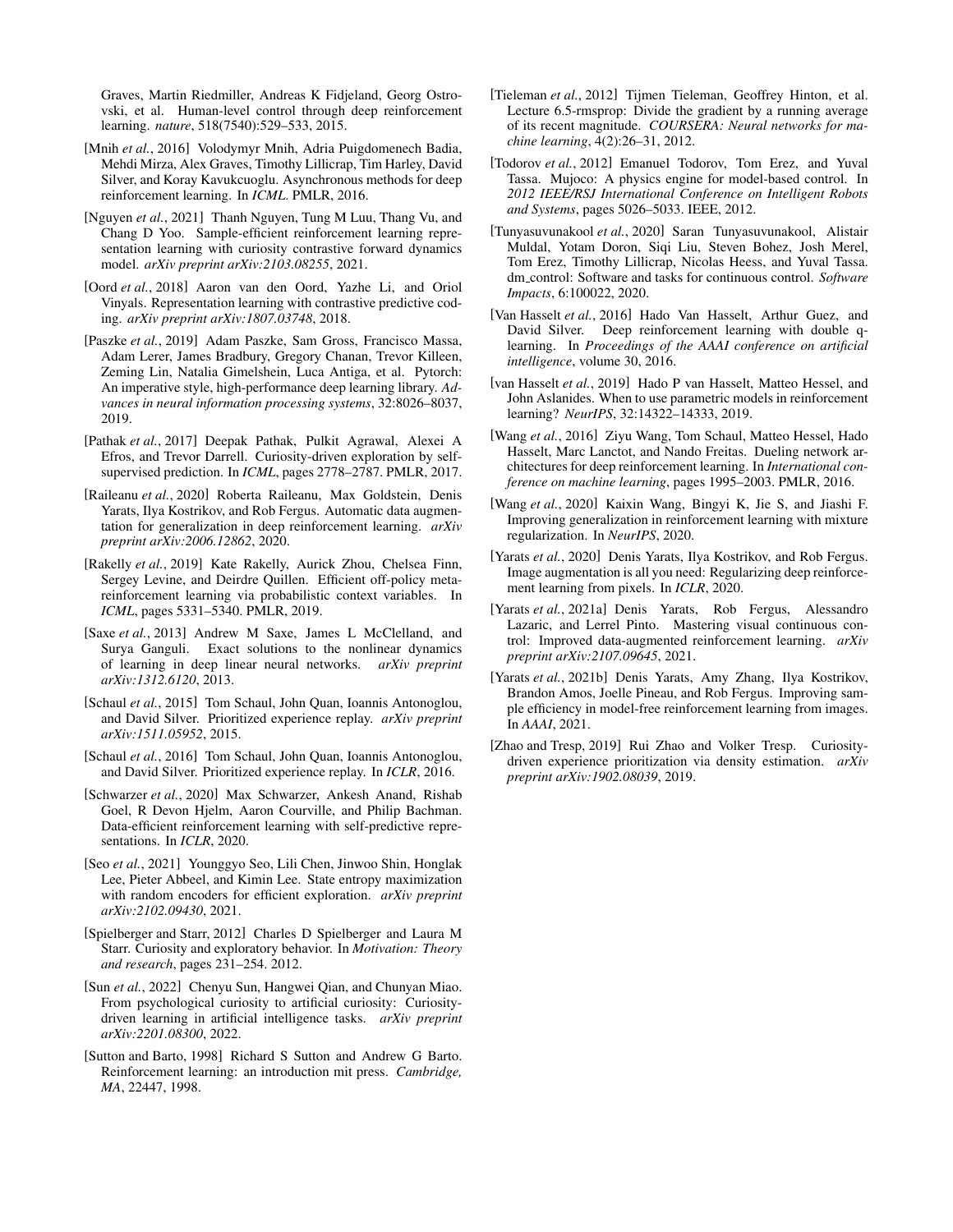# <span id="page-8-0"></span>Appendix A Extended Background

### A.1 Efficiency of Data Augmentation in RL

Data augmentation such as translation, crop, rotation, and cutout has been widely applied in computer vision but is only recently introduced in RL to incorporate invariances for representation learning [\[Cobbe](#page-6-12) *et al.*, 2019; Lin *et al.*[, 2019;](#page-6-13) [Raileanu](#page-7-8) *et al.*, 2020; LEE *et al.*[, 2020;](#page-6-14) Laskin *et al.*[, 2020b;](#page-6-0) Yarats *et al.*[, 2020;](#page-7-4) Laskin *et al.*[, 2020a\]](#page-6-2). In particular, RAD [Laskin *et al.*[, 2020b\]](#page-6-0) investigates several commonly used data augmentation methods, where random crop and translation are found most effective. Meanwhile, DrQ [\[Yarats](#page-7-4) *et al.*[, 2020\]](#page-7-4) regularizes the Q-function to ensure that multiple augmentations from the same observation should have similar Q-values. CURL [Laskin *et al.*[, 2020a\]](#page-6-2) leverages contrastive learning with data augmentation such that representation learning becomes more robust. When learning directly from raw pixels, these works have outperformed other methods, including pixel SAC [\[Haarnoja](#page-6-10) *et al.*, 2018], PlaNet [Hafner *et al.*[, 2019b\]](#page-6-15), Dreamer [Hafner *et al.*[, 2019a\]](#page-6-16), SLAC [Lee *et al.*[, 2019\]](#page-6-17) and SAC+AE [Yarats *et al.*[, 2021b\]](#page-7-2). However, sample importance has not been fully exploited in any data augmentation based RL.

### A.2 Soft Actor-Critic (SAC)

We consider a Markov Decision Process (MDP) setting with the state  $s_t \in \mathcal{S}$ , the action  $a_t \in \mathcal{A}$ , the transition probability P mapping from the current state  $s_t$  and action  $a_t$  to the next state  $\hat{s}'_t$ , and the (extrinsic) reward  $r_t^e \in \mathcal{R}$ . SAC [\[Haarnoja](#page-6-10) *et al.*[, 2018\]](#page-6-10) is an off-policy model-free reinforcement learning (RL) algorithm that learns a stochastic policy  $\pi_{\psi}$  (actor) with state-action value functions  $Q_{\phi_1}, Q_{\phi_2}$  (critics), and a temperature coefficient  $\alpha$  by encouraging exploration through a  $\gamma$ discounted maximum-policy-entropy term. However, agents are often required to learn directly from high-dimensional visual observations  $o_t \in \mathcal{O}$  rather than states  $s_t$  in practice.

In particular, the critics are trained by minimizing the squared Bellman error via uniformly sampling transitions  $\tau_t = (o_t, a_t, r_t^e, d_t, o_t)$  from a replay buffer  $\tilde{B}$ ,

$$
\mathcal{L}_Q(\phi) = \mathbb{E}_{\tau \sim \mathcal{B}} \left[ \left( Q_{\phi}(o_t, a_t) - \left( r_t^e + \gamma (1 - d_t) \mathcal{T}_t \right) \right)^2 \right]
$$

where  $d_t$  is the done signal and the soft target value  $\mathcal{T}_t$  is implicitly parameterized as

$$
\mathcal{T}_t = \min_{i=1,2} Q_{\bar{\phi}_i}(o'_t, a') - \alpha \log \pi_{\psi}(a' | o'_t).
$$

 $Q_{\bar{\phi}_i}$  is the exponential moving average (EMA) of  $Q_{\phi_i}$  to impose training stability, and  $a'$  is sampled stochastically by the actor network using the next observation  $o'_t$ .

The actor network  $\pi_{\psi}(a|o)$  is a parametric tanh-Gaussian which stochastically samples  $a = \tanh(\mu_{\psi}(o) + \sigma_{\psi}(o)\epsilon)$ given the observation o, where  $\epsilon \sim \mathcal{N}(0, 1)$ , and  $\mu_{\psi}$  and  $\sigma_{\psi}$ are the parametric mean and standard deviation, respectively. Meanwhile, the actor network is trained by minimizing the divergence from the exponential of the soft-Q function, equivalent to

$$
\mathcal{L}_{\pi}(\psi) = -\mathbb{E}_{a\sim\pi} \left[ \min_{i=1,2} Q_{\phi_i}(o_t, a) - \alpha \log \pi_{\psi}(a|o_t) \right].
$$

Finally,  $\alpha$  controls the priority of entropy maximization and is optimized against a target entropy as

$$
\mathcal{L}(\alpha) = \mathbb{E}_{a \sim \pi} \left[ -\alpha \log \pi_{\psi}(a|o_t) - \alpha \bar{\mathcal{H}} \right]
$$

where  $\bar{\mathcal{H}} \in \mathbb{R}$  represents the target entropy with  $\bar{\mathcal{H}} = -|\mathcal{A}|$ .

### A.3 Rainbow DQN

Rainbow DQN [Hessel *et al.*[, 2018\]](#page-6-11) is an off-policy deep RL algorithm for discrete action space, extending the conventional DQN [Mnih *et al.*[, 2015\]](#page-6-18) with multiple improvements of other DQN methods into a single learner. In particular, it utilizes the Double Q-Learning method [\[Van Hasselt](#page-7-16) *et al.*[, 2016\]](#page-7-16) to resolve overestimation bias. As an off-policy algorithm, it employs the Prioritized Experience Replay technique [\[Schaul](#page-7-17) *et al.*, 2015] to sample the novel transitions with high TD-errors more frequently. In addition, the dueling critic architecture network [Wang *et al.*[, 2016\]](#page-7-18) is incorporated to learn valuable states, avoiding determining the effect of all actions and states. Instead of the expected return, it uses distributional reinforcement learning to output a distribution over possible value function bins, with  $n$ -step learning [\[Sut](#page-7-19)[ton and Barto, 1998\]](#page-7-19) and noisy linear layers [\[Fortunato](#page-6-19) *et al.*, [2017\]](#page-6-19) for better exploration. Combining all above-mentioned techniques and architectures, Rainbow DQN can obtain stateof-the-art sample efficiency on Atari Games [\[Bellemare](#page-6-5) *et al.*, [2013\]](#page-6-5) benchmarks. To further enhance the sample efficiency, an optimized configuration of Rainbow DQN hyperparameters is proposed to benchmark Atari Games at 100K training steps [\[van Hasselt](#page-7-20) *et al.*, 2019].

### A.4 Advantage Actor-Critic (A2C)

In contrast to SAC and Rainbow DQN from off-policy RL algorithms, Advantage Actor Critic (A2C) [Mnih *et al.*[, 2016\]](#page-7-15) is an on-policy algorithm that combines the policy-based method (an actor) and value-based method (a critic), with an advantage function. While the value function measures how good the agent is at each state, the advantage function  $A(s, a)$ captures how better an action  $a$  against the others at a given state s,

$$
A(s, a) = Q(s, a) - V(s).
$$

Subsequently, the actor can leverage this information to optimize the agent's policy. As the result, the high variance of policy gradient can be greatly reduced to stabilize the model. Based on A2C, RE3 [Seo *et al.*[, 2021\]](#page-7-11) proposed to incorporate the state entropy as an intrinsic reward to encourage efficient exploration, which can be estimated with a fixed random encoder. RE3 has been shown to be capable of improving the sample efficiency on navigation tasks from the MiniGrid [\[Chevalier-Boisvert](#page-6-6) *et al.*, 2018] benchmark.

#### A.5 Contrastive Unsupervised RL (CURL)

To learn a meaningful representation from raw pixels, CURL [Laskin *et al.*[, 2020a\]](#page-6-2) utilizes data augmentation and contrastive learning to train an image encoder  $f_{\theta}(o)$  in a selfsupervised way, imposing an instance discrimination between similar and dissimilar encoded states. Given a batch of visual observations o, each is augmented twice and encoded into a query  $q = f_{\theta}(o_q)$  and a key  $k = f_{\overline{\theta}}(o_k)$ , where the positive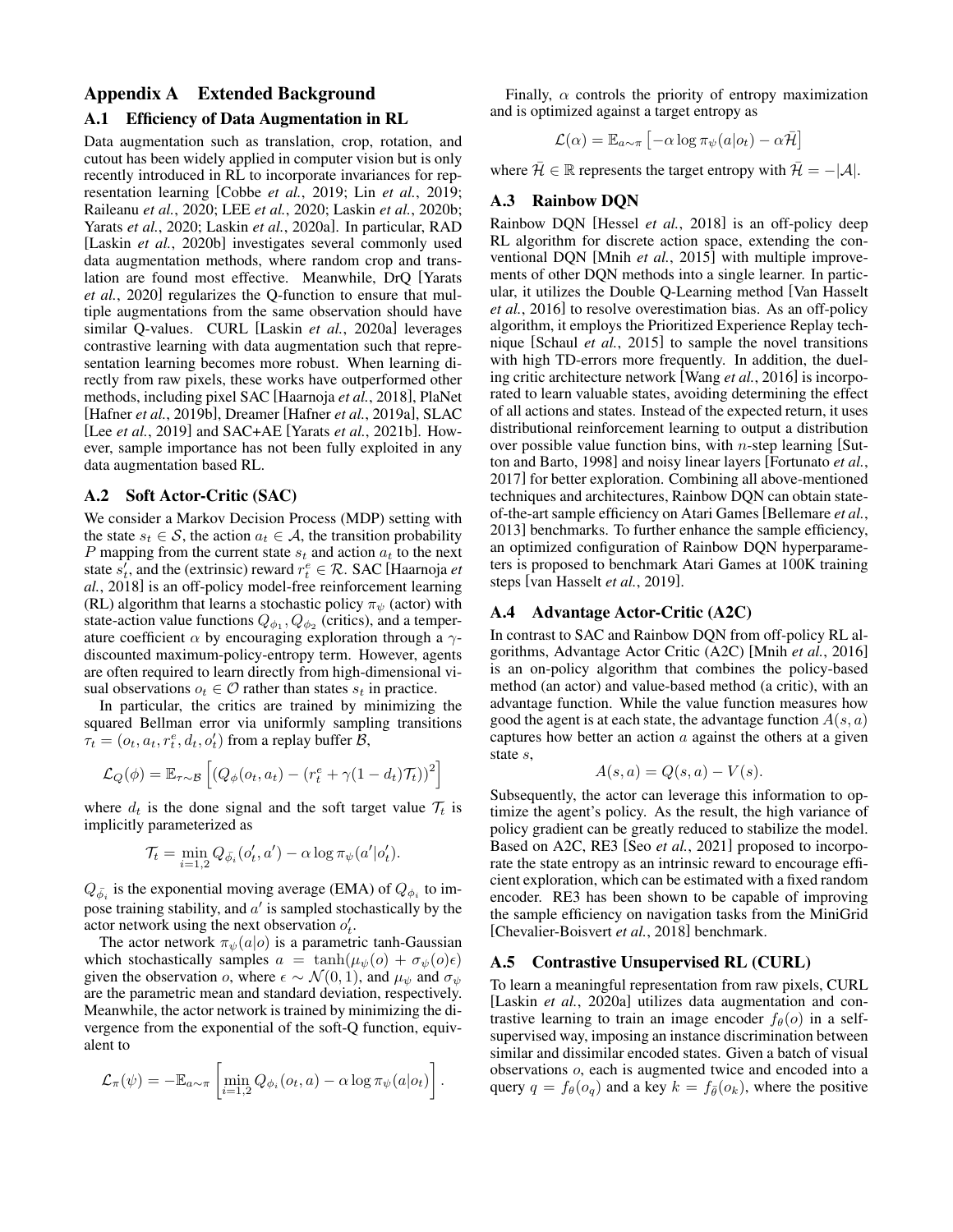keys  $k^+$  indicate that both  $o_k$  and  $o_q$  are augmented from the same o and otherwise negative keys  $k^-$ . The key encoder  $f_{\bar{\theta}}$ is a momentum-based moving average [He *et al.*[, 2020\]](#page-6-20) of the query encoder  $f_\theta$  to ensure consistency and stability, where  $f_\theta$ is learned by enforcing q to match with  $k^+$  and keep far apart from  $k^-$ . The contrastive loss term to optimize the query encoder is defined as

$$
\mathcal{L}_f(\theta) = -\sum_{b=1}^{B} \log \frac{\sin(q_b, k^+)}{\sin(q_b, k^+) + \sum_{l=1}^{B-1} \sin(q_b, k_l^-)}
$$

where B is the batch size and  $\text{sim}(q, k) = q^T W k$  is the bilinear inner-product to measure the similarity between  $q$  and k [Oord *et al.*[, 2018\]](#page-7-21).

### Appendix B Experimental Settings

We conduct experiments on four cloud servers and one physical server with the following configurations.

- Operation System: Ubuntu 18.04
- Memory: 32GiB / 32GiB / 32GiB / 32GiB / 128GiB
- CPU: Intel Core Processor (Skylake) / Intel Core Processor (Skylake) / Intel Core Processor (Skylake) / Intel Core Processor (Skylake) / Intel(R) Xeon(R) CPU E5- 2620 v2 @ 2.10GHz
- vCPU: 8 / 8 / 16 / 16 / 24
- GPU:  $2 \times$  NVIDIA Tesla P100 16GB /  $2 \times$  NVIDIA Tesla P100 16GB / 1 × NVIDIA Tesla V100S PCIE 32GB / 1  $\times$  NVIDIA Tesla V100S PCIE 32GB / 2  $\times$ NVIDIA GeForce RTX 3090 24GB

Our proposed CCLF is implemented using PyTorch [\[Paszke](#page-7-22) *et al.*[, 2019\]](#page-7-22) based on CURL [Laskin *et al.*[, 2020a\]](#page-6-2), where the contrastive learning module is incorporated to jointly improve the representation learning and Q-learning. As CCLF is model-agnostic, it can be applied to different base RL algorithms with some adaptions. In this paper, we mainly focus on SAC [\[Haarnoja](#page-6-10) *et al.*, 2018] as the base algorithm while additional experiments with Rainbow DQN [\[Hessel](#page-6-11) *et al.*, 2018] and A2C [Mnih *et al.*[, 2016\]](#page-7-15) have also been carried out on a diverse range of exploration tasks from Atari Games [\[Belle](#page-6-5)mare *et al.*[, 2013\]](#page-6-5) and MiniGrid [\[Chevalier-Boisvert](#page-6-6) *et al.*, [2018\]](#page-6-6). The implementation details are as follows.

### <span id="page-9-0"></span>B.1 Implementation of CCLF on SAC for Continuous Control Tasks in DMC Suite

### Encoder Network

We utilize the same encoder network as SAC-AE [\[Yarats](#page-7-2) *et al.*[, 2021b\]](#page-7-2). In particular, it is parameterized as 4 convolution layers with the ReLU activation,  $3 \times 3$  kernels, and 32 channels. The stride is set to be 2 for the first layer and is reduced to 1 thereafter. Subsequently, the output is passed to a single normalized fully-connected layer by LayerNorm [\[Lei Ba](#page-6-21) *et al.*, 2016] with the tanh nonlinearity applied at the end. Finally, the orthogonal initialization [Saxe *et al.*[, 2013\]](#page-7-23) is performed to initialize the parameters for all convolutional layers as well as the fully-connected linear layer, where the bias is set to be zero.

### Actor and Critic Networks

Both the actor and critic networks employ the image encoder network as described above to encode pixel observations, and their convolution layers share the same weights. During batch learning, these weights can only be updated by the critic optimizer and the contrastive optimizer. In other words, we detach the actor encoder to stop the propagation of the shared convolution layers during the actor update.

For the actor network, the encoded state representation is fed into a 3-layer MLP with the ReLU activation to output the policy mean and covariance for the diagonal Gaussian. Similarly, the critic networks pass the encoded state representation into a 3-layer MLP with the ReLU activation after each layer except for the last one. For both actor and critic networks, we set the hidden dimension to 1024.

It should be noted that the clipped double Q-learning [\[Van Hasselt](#page-7-16) *et al.*, 2016] is utilized for critic networks, a popular technique for stability in SAC-based methods. Meanwhile, the target critic network is momentum-based updated by the critic network to impose Q-learning stability. When we train the critics, only the parameters of the critic networks are updated by the optimizer.

### Contrastive Learning

Following the same implementation of CURL [\[Laskin](#page-6-2) *et al.*, [2020a\]](#page-6-2), the contrastive learning module is built with the image encoder networks in the critics. In particular, the query is encoded by the encoder in the critic network and the keys are encoded by the encoder in the target network. The key encoder is also momentum-based updated by the query encoder to avoid instability [He *et al.*[, 2020\]](#page-6-20). To measure the similarity between query and keys, the bi-linear inner-product is utilized and its weight is initialized randomly.

#### Training and Evaluation Setup

During the model training, the  $100 \times 100$  visual observations are randomly cropped to  $84 \times 84$  pixels. We first collect 1000 transitions using a random policy and store them in the replay buffer. After that, the subsequent transition tuples are collected by sampling actions from the current policy. Meanwhile, the model update is performed by sampling a minibatch of transition tuples from the replay buffer at each training step. For clarification, the environment step in this section refers to the multiplication of action repeat and training steps. For example, 50K training steps with the action repeat of 2 represents 100K environment steps. For a fair evaluation, all models are trained with 6 random seeds, during which agents are evaluated every 10K environment steps with 10 episodes. During the evaluation, the  $100 \times 100$  visual observations are center cropped to  $84 \times 84$  pixels and agents perform with the deterministic policy outputted by the actor network instead of sampling a stochastic action.

#### Environments

We evaluate the proposed CCLF from the perspectives of both sample efficiency and ultimate performance on six continuous control tasks in the DMC suite [\[Tunyasuvunakool](#page-7-7) *et al.*[, 2020\]](#page-7-7). The DMC suite provides a diverse collection of complex control using MuJoCo physics [\[Todorov](#page-7-24) *et al.*,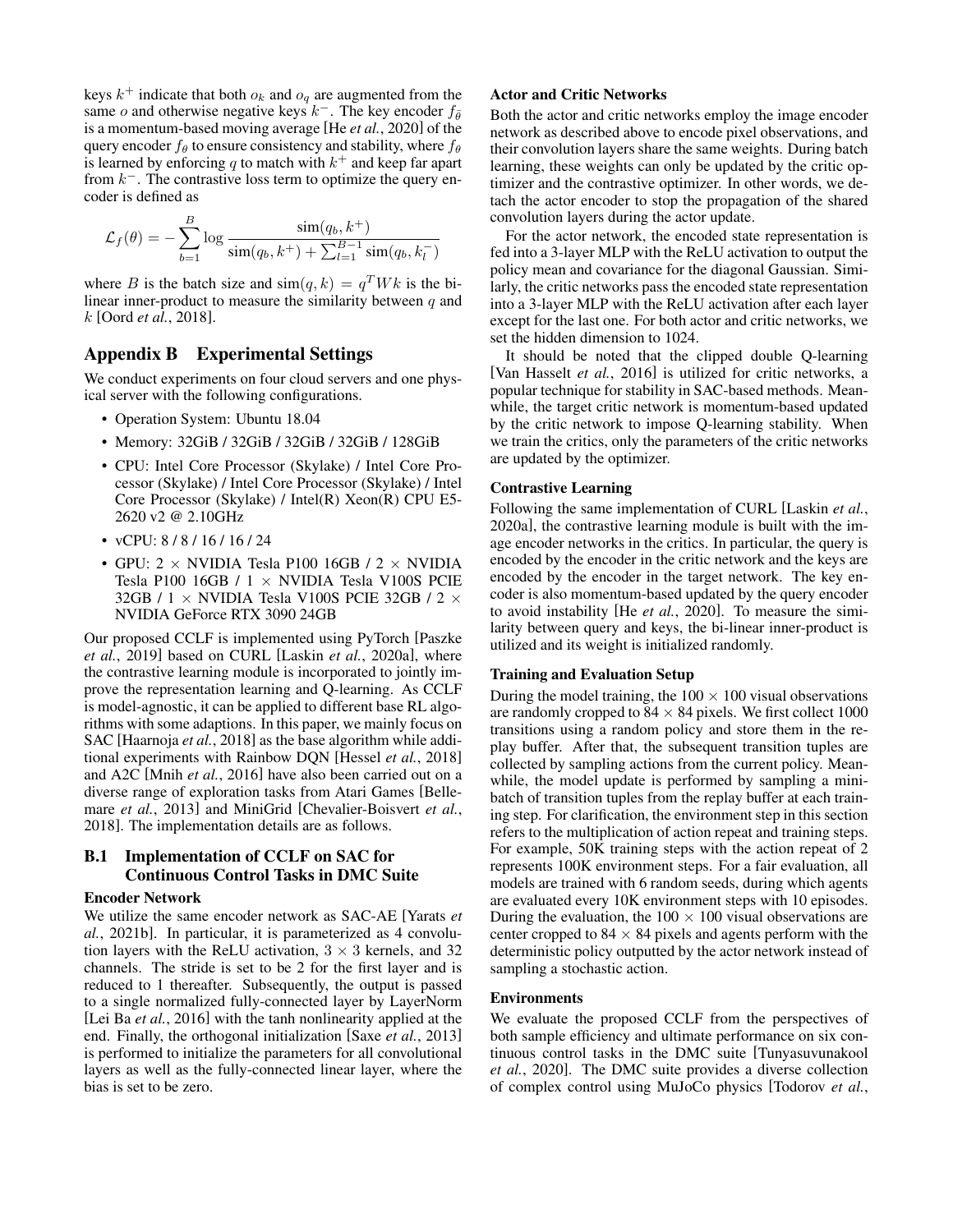[2012\]](#page-7-24) with different settings such as sparse rewards and complex dynamics, which are challenging for agents to operate directly from visual observations. The six tasks are commonly used as benchmarks to evaluate the agent's performance, where the evaluation metric is the performance score in the range of [0, 1000].

### Hyper-parameters

Throughout all experiments, the network hyper-parameters are kept fixed and consistent unless otherwise stated. We employ the Adam optimizer [\[Kingma and Ba, 2014\]](#page-6-22) and set the batch size to 512. To capture both spatial and temporal information, 3 consecutive frames are stacked into one observation. The detailed setting of hyper-parameters for baseline models is listed in Table [2,](#page-10-1) which follows the same settings of CURL [Laskin *et al.*[, 2020a\]](#page-6-2) and DrQ [\[Yarats](#page-7-4) *et al.*, 2020].

<span id="page-10-1"></span>

| Hyper-parameters                                                  | Value                        |
|-------------------------------------------------------------------|------------------------------|
| Observation rendering                                             | (100, 100)                   |
| Observation downsampling                                          | (84, 84)                     |
| Replay buffer size                                                | 100K                         |
| Initial steps                                                     | 1 K                          |
| <b>Stacked frames</b>                                             | 3                            |
| Action repeat                                                     | 2 Finger, Spin; Walker, walk |
|                                                                   | 8 Cartpole, Swingup          |
|                                                                   | 4 otherwise                  |
| Hidden units (MLP)                                                | 1024                         |
| Evaluation episodes                                               | 10                           |
| Optimizer                                                         | Adam                         |
| $(\beta1, \beta2) \rightarrow (f_{\theta}, \pi_{\psi}, Q_{\phi})$ | (.9, .999)                   |
| $(\beta1, \beta2) \rightarrow \alpha$                             | (.5, .999)                   |
| Learning rate $(f_{\theta}, \pi_{\psi}, Q_{\phi})$                | $2e-4$ cheetah, run          |
|                                                                   | $1e-3$ otherwise             |
| Learning rate                                                     | $1e-4$                       |
| <b>Batch Size</b>                                                 | 512                          |
| Initial temperature                                               | 0.1                          |
| O function EMA rate                                               | 0.01                         |
| Critic target update frequency                                    | 2                            |
| Actor update frequency                                            | $\overline{2}$               |
| Actor log stddev bounds                                           | $[-10, 2]$                   |
| Convolutional layers                                              | 4                            |
| Number of filters                                                 | 32                           |
| Activation                                                        | ReLU                         |
| Encoder EMA rate                                                  | 0.05                         |
| Encoder feature dimension                                         | 50                           |
| Discount factor                                                   | 0.99                         |

Table 2: Hyper-parameters used for CURL and DrQ based models with SAC being the base algorithm. Most hyper-parameters are fixed for all tasks while only action repeat and learning rate vary across different tasks.

For the proposed CCLF, we initialize it with  $[K, M] =$ [5, 5] to generate a sufficiently large amount of augmented inputs. In addition to the hyper-parameters set in Table [2,](#page-10-1) we list the other hyper-parameters used in CCLF in Table [3,](#page-10-2) which are fixed when evaluating on the six continuous control tasks in the DMC suite.

<span id="page-10-2"></span>

| Hyper-parameters                        | Value  |
|-----------------------------------------|--------|
| [K, M]                                  | [5, 5] |
| Momentum coefficient for prioritization | 0.99   |
| Intrinsic reward decay weight           | $2e-5$ |
| Intrinsic reward temperature            | 02     |

Table 3: Additional hyper-parameters used for the proposed CCLF on SAC, fixed across all evaluated tasks.

### <span id="page-10-0"></span>B.2 Implementation of CCLF on Rainbow DQN for Discrete Control Tasks in Atari Games

Following the similar setting and rationale in CURL, we are able to extend CCLF on discrete control tasks from Atari100K with minimal modifications. In particular, we select the Rainbow DQN with the data-efficient architecture (Efficient Rainbow) [\[van Hasselt](#page-7-20) *et al.*, 2019] as the base algorithm for our proposed model-agnostic CCLF. For the encoder network, actor and critic networks, and contrastive learning module, we follow the exactly same network architectures as CURL Rainbow, from the publicly available repository [https://github.com/aravindsrinivas/curl](https://github.com/aravindsrinivas/curl_rainbow) [rainbow.](https://github.com/aravindsrinivas/curl_rainbow) To incorporate the curiosity-driven experienced replay component, we modify the algorithm by replacing the TD-error-based prioritization with our proposed contrastivecuriosity-based prioritization, where the sampling weights are updated in a momentum manner.

#### Training and Evaluation Setup

During the model training, the  $84 \times 84$  visual observations are randomly cropped to  $80 \times 80$  pixels, padded by 4 pixels and then randomly cropped again to  $84 \times 84$  pixels. We first collect 1600 transitions using a random policy and store them in the replay buffer. After that, the subsequent transition tuples are collected using the outputted actions from the current policy. Meanwhile, the model update is performed by sampling a mini-batch of transition tuples from the replay buffer at each training step. For a fair evaluation, our CCLF is trained with 4 random seeds, during which agents are evaluated every 10K training steps with 10 episodes. During the evaluation, the  $84 \times 84$  rendered observations are directly inputted into the trained model without further augmentations. We evaluate CCLF from the perspective of sample efficiency at 100K training steps on 26 discrete control tasks in the Atari Games.

### Hyper-parameters

Throughout all experiments, the network hyper-parameters are kept fixed and consistent unless otherwise stated. For a fair comparison and evaluation, the same hyper-parameters used in CURL on the Rainbow DQN are also utilized in our experiments. To further stabilize the model training, we set a coefficient for the contrastive loss term, which is consistent with the CURL method. We employ the Adam optimizer [\[Kingma and Ba, 2014\]](#page-6-22) and set the batch size to 32. To capture both spatial and temporal information, 4 consecutive frames are stacked into one observation. The detailed setting of hyper-parameters is provided in Table [4](#page-11-1) and Table [5.](#page-11-2)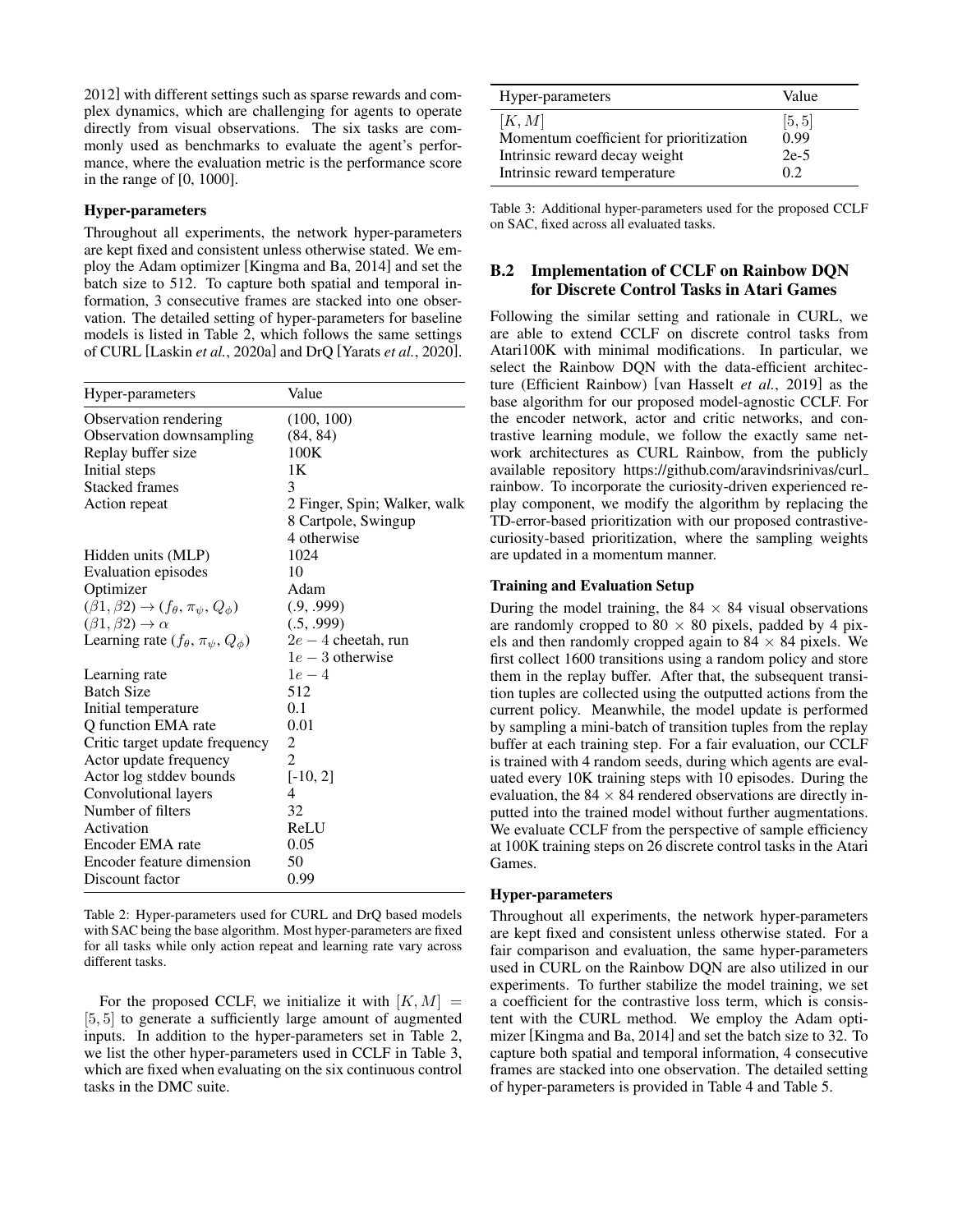<span id="page-11-1"></span>

| Hyperparameter               | Value                    |
|------------------------------|--------------------------|
| Data augmentation            | Random Crop              |
| Grey-scaling                 | TRUE                     |
| Observation                  | (84, 84)                 |
| Frames stacked               | 4                        |
| Action repetitions           | 4                        |
| Replay buffer size           | 100K                     |
| Replay period                | 1                        |
| Min replay size for sampling | 1600                     |
| Training steps               | 100K                     |
| Training frames              | 400K                     |
| Reward clipping              | $[-1,1]$                 |
| Max frames per episode       | 108K                     |
| Minibatch size               | 32                       |
| Discount factor              | 0.99                     |
| Optimizer                    | Adam                     |
| Optimizer: learning rate     | 0.0001                   |
| Optimizer: $\beta_1$         | 0.9                      |
| Optimizer: $\beta_2$         | 0.999                    |
| Optimizer: $\epsilon$        | 0.00015                  |
| Max gradient norm            | 10                       |
| Q network: channels          | 32, 64                   |
| Q network: filter size       | $5 \times 5, 5 \times 5$ |
| Q network: stride            | 5, 5                     |
| Q network: hidden units      | 256                      |
| Non-linearity                | ReLU                     |
| Multi step return            | 20                       |
| Update                       | Distributional Double Q  |
| Support-of-Q-distribution    | 51 bins                  |
| Dueling                      | TRUE                     |
| Target network update pe-    | Every 2000 updates       |
| riod                         |                          |
| Exploration                  | Noisy Nets               |
| Noisy nets parameter 0.1     | 0.1                      |
| Momentum (EMA for key        | 0.001                    |
| encoder update)              |                          |

Table 4: Hyper-parameters used for CURL and DrQ based models with Rainbow DQN being the base algorithm.

<span id="page-11-2"></span>

| Hyperparameter                                    | Value                                                                                                                 |  |  |
|---------------------------------------------------|-----------------------------------------------------------------------------------------------------------------------|--|--|
| [K, M]<br>Coefficient of contrastive<br>loss term | [5, 5]<br>1 for alien, bank heist, bat-<br>tle zone, kangaroo, kung<br>fu master, and ms pacman;<br>$0.0001$ elsewise |  |  |
| Momentum coefficient for<br>prioritization        | 0.99                                                                                                                  |  |  |
| Intrinsic reward decay<br>weight                  | $2e-5$                                                                                                                |  |  |
| Intrinsic reward tempera-<br>ture                 | 2e-4                                                                                                                  |  |  |

Table 5: Additional hyper-parameters used for CCLF on Rainbow DQN. Most hyper-parameters are fixed for all tasks while only the coefficient of contrastive loss term varies across different tasks.

### <span id="page-11-0"></span>B.3 Implementation of CCLF on A2C for Navigation Tasks in MiniGrid

In addition to the off-policy RL algorithms, we further demonstrate that CCLF can be applied to the on-policy RL algorithm A2C with minimal modifications. Note that A2C does not employ the replay buffer for experience replay, thus we remove the curiosity-based prioritization component. Moreover, we also apply our CCLF to RE3 that proposed another type of intrinsic reward to encourage entropy-based exploration in the base algorithm of A2C. In particular, for the encoder network as well as actor and critic networks, we utilize the publicly available implementation repository [https:](https://github.com/younggyoseo/RE3/tree/master/a2c_re3) [//github.com/younggyoseo/RE3/tree/master/a2c](https://github.com/younggyoseo/RE3/tree/master/a2c_re3) re3 with the default hyperparameters for the A2C implementation in MiniGrid benchmark. For the contrastive learning module, the query network is built with the encoder network shared by the actor and critic, while the key network is momentum-based updated from the query. To measure the similarity between query and keys, the bi-linear inner-product is utilized and its weight is initialized randomly.

#### Training and Evaluation Setup

<span id="page-11-3"></span>

| Hyperparameter              | Value                       |
|-----------------------------|-----------------------------|
| Input Size                  | (7, 7, 3)                   |
| Replay buffer size (for RE3 | 10K                         |
| intrinsic reward)           |                             |
| <b>Stacked frames</b>       | 1                           |
| Action repeat               | 1                           |
| <b>Evaluation episodes</b>  | 100                         |
| Optimizer                   | RMSprop                     |
| Number of processes         | 16                          |
| Frames per process          | 8                           |
| Discount                    | 0.99                        |
| GAE $\lambda$               | 0.95                        |
| Entropy coefficient         | 0.001                       |
| Value loss term coefficient | 0.5                         |
| Maximum norm of gradient    | 0.5                         |
| RMSprop $\epsilon$          | 0.05                        |
| Clipping $\epsilon$         | 0.2                         |
| Recurrence                  | None                        |
| <b>Training Steps</b>       | 400K for Empty-16x16        |
|                             | and DoorKey-6x6; 2400K      |
|                             | for DoorKey-8x8             |
| <b>Evaluation frequency</b> | 3200 for Empty-16x16 and    |
|                             | DoorKey-6x6; 19200 for      |
|                             | DoorKey-8x8                 |
| RE3: intrinsic reward coef- | 0.1 in Empty-16x16; 0.005   |
| ficient                     | DoorKey-6x6;001<br>in<br>in |
|                             | DoorKey-8x8                 |
| RE3: k                      | 3                           |

Table 6: Hyper-parameters used for baselines of A2C and RE3. Most hyper-parameters are fixed for all tasks while the training steps, evaluation frequency and RE3 intrinsic reward coefficient change across different tasks as specified in RE3 settings.

During the model training, the  $7 \times 7 \times 3$  input from Mini-Grid is directly passed to the base RL learner and contrastive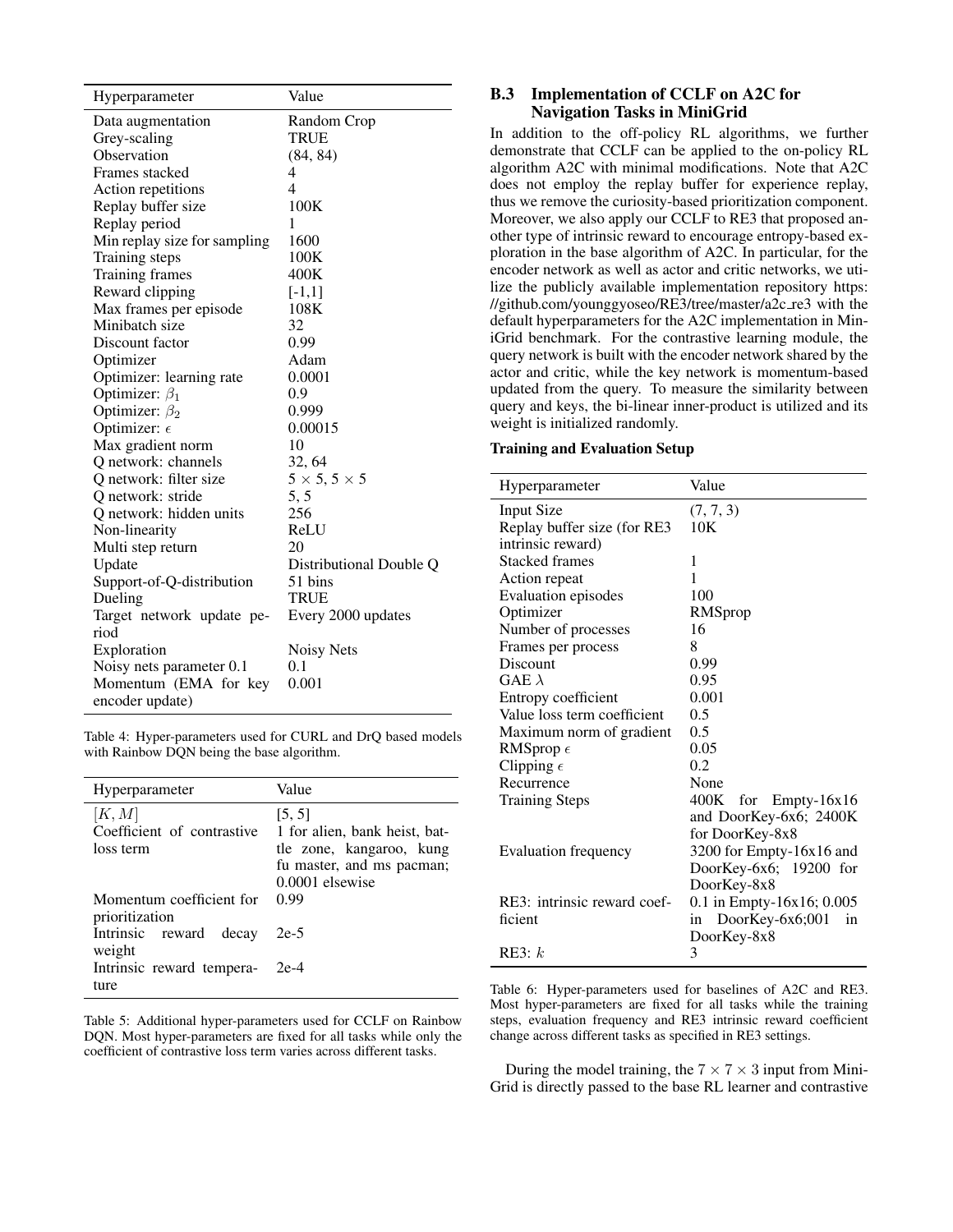learning without augmentations or input selection. It is because any small augmentation on embedded values will cause highly inconsistent learned features. The on-policy agent first collects 8 frames of transitions per process with a total of 16 processes during one update. For a fair evaluation, our CCLF is trained with 5 random seeds and the mean scores are plotted to demonstrate the learning capabilities. We evaluate the proposed CCLF from the perspective of sample efficiency at 400K training steps on Empty-16 $\times$ 16 and DoorKey-6 $\times$ 6 while 2400K steps on DoorKey-8×8 in the MiniGrid, consistent with the baseline settings.

### Hyper-parameters

In order to carefully examine the benefits of our CCLF without any other changes, we employ the exact same hyperparameters specified in the RE3 paper appendix Section C [Seo *et al.*[, 2021\]](#page-7-11). Throughout all experiments, the network hyper-parameters are kept fixed and consistent unless otherwise stated. To further stabilize the model training, we set a coefficient for the contrastive loss term. We employ the RM-Sprop optimizer [\[Tieleman](#page-7-25) *et al.*, 2012] and present a full list of hyperparameters that are used for baselines in Table [6](#page-11-3) as well as CCLF in Table [7.](#page-12-2)

<span id="page-12-2"></span>

| Hyperparameter                        | Value  |
|---------------------------------------|--------|
| Contrastive: hidden units             | 128    |
| Non-linearity                         | ReLU   |
| Momentum (EMA for key encoder update) | 0.001  |
| Coefficient for contrastive loss      | 0.0001 |
| Intrinsic reward decay weight         | $2e-5$ |
| Intrinsic reward temperature          | $2e-4$ |

Table 7: Additional hyper-parameters used for the proposed CCLF on A2C and RE3, fixed across different tasks.

### Appendix C Experimental Results

# C.1 Additional Results on the DMC Suite

### Overall Performance

The full learning performances on all six continuous control tasks are shown in Figure [5,](#page-13-0) where the proposed CCLF enables the agent to outperform other baseline models in sample efficiency. To compare the overall performance of CCLF against the baselines, we average the performances over the 6 selected control tasks in the DMC suite. The results are shown in Figure [6,](#page-13-1) where CCLF significantly surpasses the other models at both 100K and 500K environment steps. At 100K environment steps, our CCLF achieves a 1.14  $\times$  mean score of the second-best model (DrQ), indicating a significant improvement of the sample efficiency. At 500K environment steps, the average score of CCLF is  $1.04 \times$  mean score of the second-best model (CURL+). In a nutshell, our proposed CCLF can obtain state-of-the-art performance from the perspectives of sample efficiency and learning capabilities.

#### <span id="page-12-1"></span>Comparison of Computational Complexity

Model Sizes. Figure [7](#page-13-2) shows the average model size across different models during training. As we employ five servers with different configurations, we take the mean size of the models running on different servers. It can be observed from Figure [7](#page-13-2) that when increasing the number of augmentation inputs  $[K, M]$  for both DrQ and CURL+DrQ, their model sizes increase substantially, which cause the increase of computational complexity as well. However, CCLF only requires relatively small model sizes and can efficiently reduce the prohibitive cost. In particular, CCLF only selects the two most informative augmented inputs from the five augmented inputs  $[K, M] = [5, 5]$  respectively for both current observations and next observations, where the amount of inputs is reduced by 60%. On the one hand, our CCLF reduces 33% and 34.5% of the model sizes, respectively, compared to DrQ [5, 5] and CURL+DrQ [5, 5]. On the other hand, CCLF only sightly increases the model size by 10.1% and 10.6% compared to DrQ  $[2, 2]$  and CURL+DrQ  $[2, 2]$ , and does not exceed DrQ  $[3, 3]$ nor CURL+DrQ [3, 3]. Therefore, we can conclude that the proposed CCLF is capable of learning efficiently by avoiding increasing the model complexity during agent learning.

Training Time. To compare the computational complexity by model training time, we average on the Cartpole-Swingup task across 6 runs. Figure [4](#page-12-3) shows the average training time required by different models. It can be observed that increasing the number of augmented inputs per sample will result in a significant increase (around 33%) of training time by comparing CURL+ (2 inputs) and CURL++ (5 inputs). However, CCLF can reduce about 50% of the increased time caused by CURL++. Overall, it only costs a moderate level of training time increase compared to both DrQ and CURL+. Therefore, we may conclude that our proposed CCLF does not require too much additional running time and can efficiently reduce the unnecessary computational cost by avoiding injecting too many inputs.

<span id="page-12-3"></span>

Figure 4: Average training hours on the Cartpole-Swingup task by different models.

### <span id="page-12-0"></span>C.2 Results on Atari Games

We present the results on Arari Games at 100K training steps in Table [8.](#page-14-2) Overall, the proposed CCLF achieves the state-ofthe-art performance on 8 out of 26 games. In particular, we include the following baselines to compare against:

- Random Agent and Human Performance (Human).
- SimPLe [\[Kaiser](#page-6-23) *et al.*, 2019], a model-based algorithm.
- OverTrained Rainbow (OTRainbow) [\[Kielak, 2019\]](#page-6-24).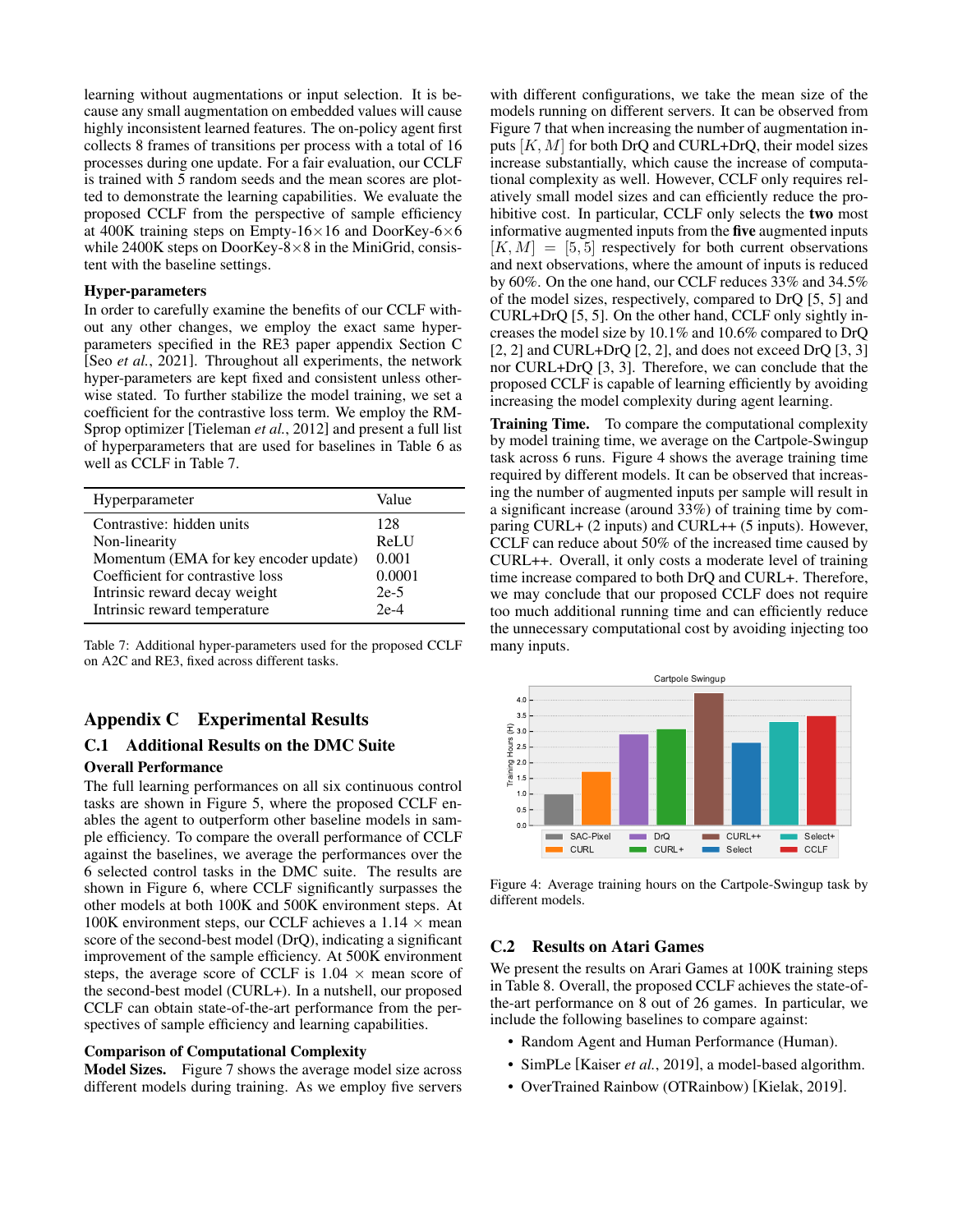<span id="page-13-0"></span>

Figure 5: Comparison of the sample efficiency and learning performances against baselines on the 6 continuous control tasks from the DMC Suite. Our proposed CCLF outperforms the other methods in terms of sample efficiency and converges much faster than the baselines.

<span id="page-13-1"></span>

<span id="page-13-2"></span>

Figure 6: Comparison of average scores at 100K and 500K environment scores for DMC Suite

Figure 7: Comparison of model sizes during training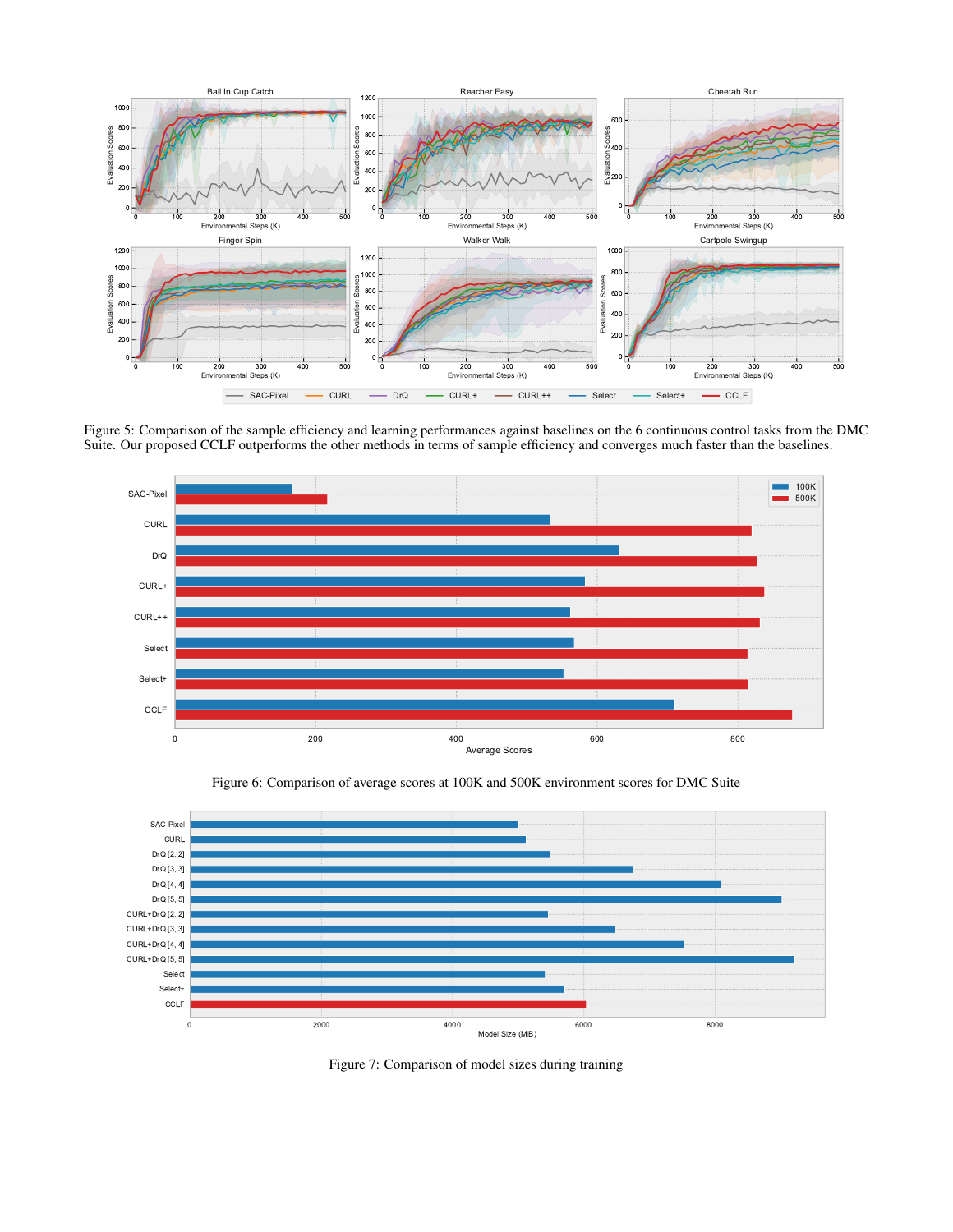<span id="page-14-2"></span>

| Atari100K Games        | Human   | Random  | SimPLe  |         | <b>OTRainbow Eff. Rainbow</b> | Eff. DQN | <b>CURL</b> | DrQ     | <b>CCLF</b> |
|------------------------|---------|---------|---------|---------|-------------------------------|----------|-------------|---------|-------------|
| <b>ALIEN</b>           | 7127.7  | 227.8   | 616.9   | 824.7   | 739.9                         | 558.1    | 558.2       | 771.2   | 920.0       |
| <b>AMIDAR</b>          | 1719.5  | 5.8     | 88.0    | 82.8    | 188.6                         | 63.7     | 142.1       | 102.8   | 154.7       |
| <b>ASSAULT</b>         | 742.0   | 222.4   | 527.2   | 351.9   | 431.2                         | 589.5    | 600.6       | 452.4   | 612.4       |
| <b>ASTERIX</b>         | 8503.3  | 210.0   | 1128.3  | 628.5   | 470.8                         | 341.9    | 734.5       | 603.5   | 708.8       |
| <b>BANK HEIST</b>      | 753.1   | 14.2    | 34.2    | 182.1   | 51.0                          | 74.0     | 131.6       | 168.9   | 36.0        |
| <b>BATTLE ZONE</b>     | 37187.5 | 2360.0  | 5184.4  | 4060.6  | 10124.6                       | 4760.8   | 14870.0     | 12954.0 | 5775.0      |
| <b>BOXING</b>          | 12.1    | 0.1     | 9.1     | 2.5     | 0.2                           | $-1.8$   | 1.2         | 6.0     | 7.4         |
| <b>BREAKOUT</b>        | 30.5    | 1.7     | 16.4    | 9.8     | 1.9                           | 7.3      | 4.9         | 16.1    | 2.7         |
| <b>CHOPPER COMMAND</b> | 7387.8  | 811.0   | 1246.9  | 1033.3  | 861.8                         | 624.4    | 1058.5      | 780.3   | 765.0       |
| <b>CRAZY CLIMBER</b>   | 35829.4 | 10780.5 | 62583.6 | 21327.8 | 16185.3                       | 5430.6   | 12146.5     | 20516.5 | 7845.0      |
| <b>DEMON ATTACK</b>    | 1971.0  | 152.1   | 208.1   | 711.8   | 508.0                         | 403.5    | 817.6       | 1113.4  | 1360.9      |
| <b>FREEWAY</b>         | 29.6    | 0.0     | 20.3    | 25.0    | 27.9                          | 3.7      | 26.7        | 9.8     | 22.6        |
| <b>FROSTBITE</b>       | 4334.7  | 65.2    | 254.7   | 231.6   | 866.8                         | 202.9    | 1181.3      | 331.1   | 1401.0      |
| <b>GOPHER</b>          | 2412.5  | 257.6   | 771.0   | 778.0   | 349.5                         | 320.8    | 669.3       | 636.3   | 814.7       |
| <b>HERO</b>            | 30826.4 | 1027.0  | 2656.6  | 6458.8  | 6857.0                        | 2200.1   | 6279.3      | 3736.3  | 6944.5      |
| <b>JAMESBOND</b>       | 302.8   | 29.0    | 125.3   | 112.3   | 301.6                         | 133.2    | 471.0       | 236.0   | 308.8       |
| <b>KANGAROO</b>        | 3035.0  | 52.0    | 323.1   | 605.4   | 779.3                         | 448.6    | 872.5       | 940.6   | 650.0       |
| <b>KRULL</b>           | 2665.5  | 1598.0  | 4539.9  | 3277.9  | 2851.5                        | 2999.0   | 4228.6      | 4018.1  | 3975.0      |
| <b>KUNG FU MASTER</b>  | 22736.3 | 258.5   | 17257.2 | 5722.2  | 14346.1                       | 2020.9   | 14307.8     | 9111.0  | 12605.0     |
| <b>MS PACMAN</b>       | 6951.6  | 307.3   | 1480.0  | 941.9   | 1204.1                        | 872.0    | 1465.5      | 960.5   | 1397.5      |
| <b>PONG</b>            | 14.6    | $-20.7$ | 12.8    | 1.3     | $-19.3$                       | $-19.4$  | $-16.5$     | $-8.5$  | $-17.3$     |
| PRIVATE EYE            | 69571.3 | 24.9    | 58.3    | 100.0   | 97.8                          | 351.3    | 218.4       | $-13.6$ | 100.0       |
| <b>QBERT</b>           | 13455.0 | 163.9   | 1288.8  | 509.3   | 1152.9                        | 627.5    | 1042.4      | 854.4   | 953.8       |
| <b>ROAD RUNNER</b>     | 7845.0  | 11.5    | 5640.6  | 2696.7  | 9600.0                        | 1491.9   | 5661.0      | 8895.1  | 11730.0     |
| <b>SEAQUEST</b>        | 42054.7 | 68.4    | 683.3   | 286.9   | 354.1                         | 240.1    | 384.5       | 301.2   | 550.5       |
| <b>UP N DOWN</b>       | 11693.2 | 533.4   | 3350.3  | 2847.6  | 2877.4                        | 2901.7   | 2955.2      | 3180.8  | 3376.3      |

Table 8: Average episode returns on each of 26 Atari games at 100K training steps, across 4 random runs. In each game, the highest score is bold, where the scores of baseline models are listed in both DrQ and CURL papers. The proposed CCLF demonstrates better overall performance on 8 out of 26 games.

- Data-Efficient Rainbow (Eff. Rainbow) [\[van Hasselt](#page-7-20) *et al.*[, 2019\]](#page-7-20).
- Efficient DQN [Mnih *et al.*[, 2013\]](#page-6-25).
- CURL [Laskin *et al.*[, 2020a\]](#page-6-2).
- DrQ [\[Yarats](#page-7-4) *et al.*, 2020].

For consistency, we directly use the average scores of all baseline models that are recorded in DrQ and CURL papers. It can be seen from Table [8](#page-14-2) that CCLF can improve over CURL and DrQ on 11 and 18 out of 26 games, with about 18% and 39% performance improvements on average respectively. In particular, we have obtained 2.07×, 1.66×, and  $1.65\times$  mean scores than CURL on the Road Runner, Demon Attack, and Alien games. Compared to DrQ, CCLF outperforms it with  $2.30\times$ ,  $1.86\times$ , and  $1.83\times$  mean scores on the Freeway, Hero, and Seaquest games. These results have demonstrated the desired sample-efficient capability of the proposed CCLF. In addition, CCLF even achieves superhuman performance on Krull and Road Runner tasks. Although CCLF attains state-of-the-art in 8 games, there are still some gaps, compared to the human performances and the top performing model-based method SimPLe on the other tasks. This shortcoming can also be found in both DrQ and CURL results, where further improvement towards human-level performance is desired.

#### <span id="page-14-0"></span>C.3 Additional Discussion on MiniGrid

As shown in Figure [3](#page-5-2) from the main paper, CCLF can significantly improve the sample efficiency as well as the ultimate learning performances, by extending both A2C and RE3 algorithms. In particular, incorporating CCLF directly on A2C is sufficient to outperform RE3 by reaching optimal performance levels faster with even higher scores in all three tasks. Meanwhile, integrating CCLF to RE3 can further improve the sample efficiency. In the DoorKey-8x8 task, our agent started to obtain non-trivial scores at around 700K steps, while conventional A2C has failed even at 2400K step and RE3 started to improve only at around 1200K steps. As RE3 has been empirically proven more effective than other curiosity-driven methods (ICM [\[Pathak](#page-7-10) *et al.*, 2017] and RND[\[Burda](#page-6-26) *et al.*, [2018\]](#page-6-26)), we can conclude that our CCLF is sample-efficient and is capable of encouraging exploration effectively in the MiniGrid environments.

#### <span id="page-14-1"></span>C.4 Effectiveness of the Proposed Components

One might wonder if the proposed CCLF benefits mainly from one or several curiosity-based components in practice. Hence, we empirically examine the effectiveness of all possible (15) combinations of the proposed four components on the Cartpole task from the DMC suite, averaging by 6 random runs. In this task, agents need to swing up a pole over the cart by continuously moving the cart around.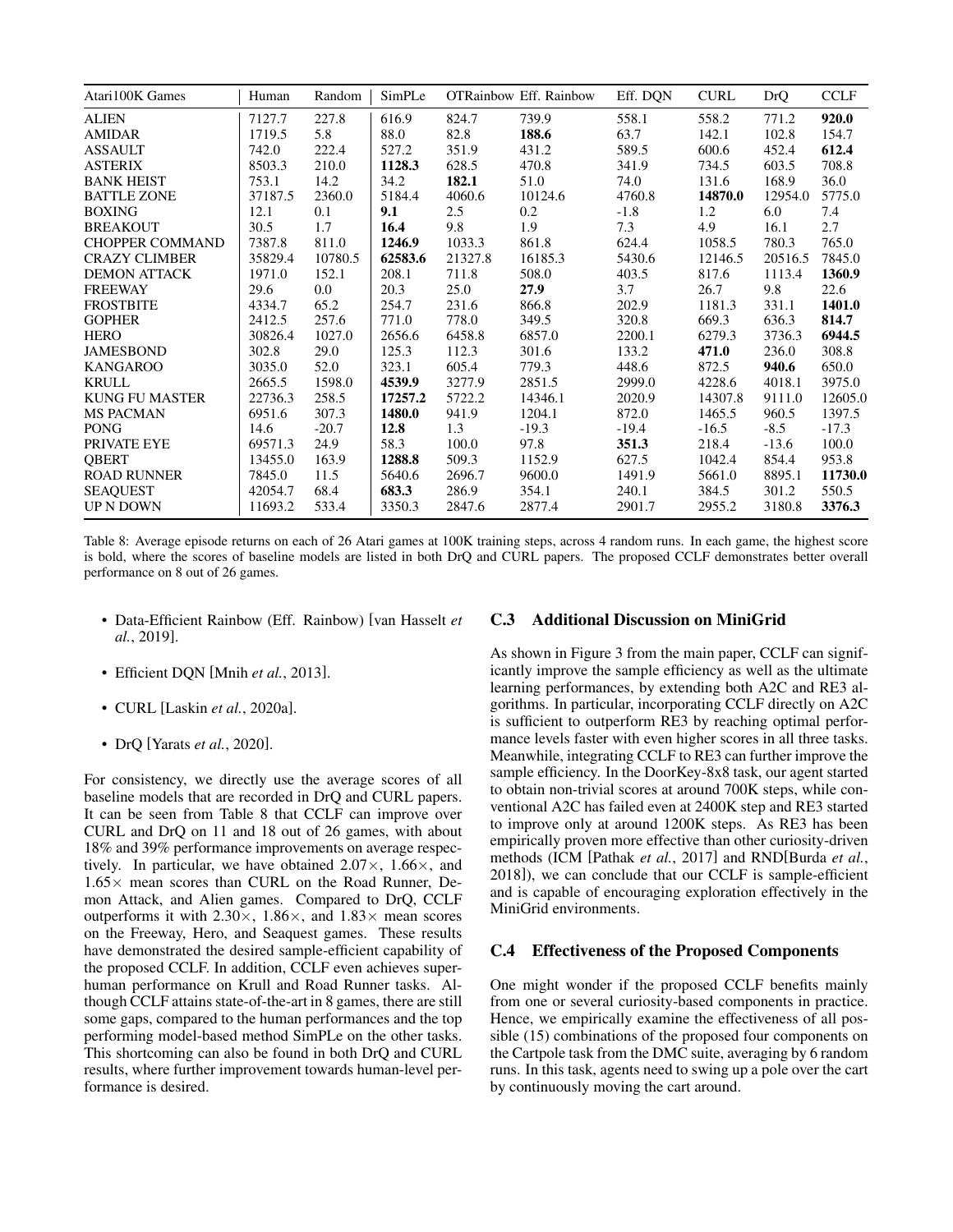<span id="page-15-0"></span>

Figure 8: An investigation of the effectiveness of all curiosity-based components on the Cartpole-Swingup task. Adding one component alone or any two components is not sufficient for learning improvement, but instead can cause extra instability and complexity. Removing reward or prioritization has less impact than removing regularization or selection, but it is still less competitive than using all four components.

#### Adding One Component

We respectively incorporate each curiosity-based component (Selection Only, Prioritization Only, Regularization Only, and Reward Only) into the SAC base algorithm and compare their performances again our full CCLF. It can be observed from Figure [8\(](#page-15-0)a) that all models approximately obtain the same performances at 500K regimes. For the sample efficiency, all four curves are significantly below the proposed CCLF at 100K. Meanwhile, there exists some sudden increase or decrease in the learning curves of all four models, indicating the occurrence of instability. Therefore, each component alone cannot achieve the desired sample efficiency and can even cause unstable learning qualitatively. In contrast, our collaborative CCLF can navigate all components together, which demonstrates effective collaboration.

<span id="page-15-1"></span>

| Model                      | 100K Step Score | 500K Step Score |
|----------------------------|-----------------|-----------------|
| <b>Regularization Only</b> | $551 \pm 146$   | $857 + 10$      |
| Selection Only             | $561 \pm 181$   | $837 + 38$      |
| Reward Only                | $668 \pm 105$   | $858 + 27$      |
| Prioritization Only        | $670 \pm 127$   | $858 \pm 16$    |
| <b>CCLF</b>                | $799 + 61$      | $869 + 9$       |

Table 9: Results for the sample efficiency at 100K environment steps and asymptotic performance at 500K environment steps by adding only one proposed component.

In addition, we further compare and analyze the sample efficiency and ultimate performance quantitatively according to the results in Table [9.](#page-15-1) For the sample efficiency at 100K environment steps, Reward-Only and Prioritize-Only obtain similar performances, which outperform Regularize-Only and Select-Only. However, our proposed CCLF achieves even a  $1.19 \times$  mean score at 100K steps compared to the best performance among these four models. Meanwhile, we can observe that the standard deviations of these four models are much higher than our proposed CCLF at both 100K and 500K environment steps. This further implies that each component alone cannot resolve the instability issue that occurred in the learning process. In particular, Select-Only has the highest standard deviation because it selects the most challenging inputs that agents cannot accurately predict for learning. However, as the learning process is not properly adapted to capture the novel knowledge contained in the selected inputs, the instability issues cannot be avoided. CCLF collaboratively adapts the learning process with all four RL components and therefore its standard deviation is the lowest, where the agents can learn with contrastive curiosity. From the perspective of the ultimate performance, the proposed CCLF is also the best compared to the other four models, indicating an improved learning capability as the result of the efficient collaboration of all RL components as well.

#### Adding Two Components

Two proposed components are incorporated into the base algorithm in this sub-section. It can be observed from Figure [8\(](#page-15-0)b) that all models approximately obtain the same performances at 500K regimes. For the sample efficiency, all six curves are significantly below the proposed CCLF at 100K. Among the six experimented models, Reward+Selection performs the best while Prioritization+Reward learns the worst. It seems that regularization and selection are more important to attain the desired performance. However, only incorporating these two components (Regularization+Selection) may instead introduce some instability, which should be addressed by the remaining two components as a whole. In contrast, our collaborative CCLF can navigate all components together, which demonstrates effective collaboration.

<span id="page-15-2"></span>

| Model                         | 100K Score  | 500K Score   |
|-------------------------------|-------------|--------------|
| Prioritization+Reward         | $542 + 147$ | $848 + 12$   |
| Prioritization+Selection      | $655+104$   | $859+9$      |
| Regularization+Prioritization | $601 + 137$ | $851 + 13$   |
| Regularization+Reward         | $591 + 52$  | $857 + 12$   |
| Regularization+Selection      | $648 + 135$ | $861 \pm 11$ |
| Reward+Selection              | $654 + 74$  | $858 + 22$   |
| CCLF                          | $799 + 61$  | $869 + 9$    |
|                               |             |              |

Table 10: Results for the sample efficiency at 100K environment steps and asymptotic performance at 500K environment steps by adding two proposed components.

Quantitatively, we compare and analyze the sample efficiency and ultimate performance based on the results in Table [10.](#page-15-2) For the sample efficiency at 100K environment steps, Prioritization+Selection, Regularization+Selection and Reward+Selection obtain similar results, which outperform